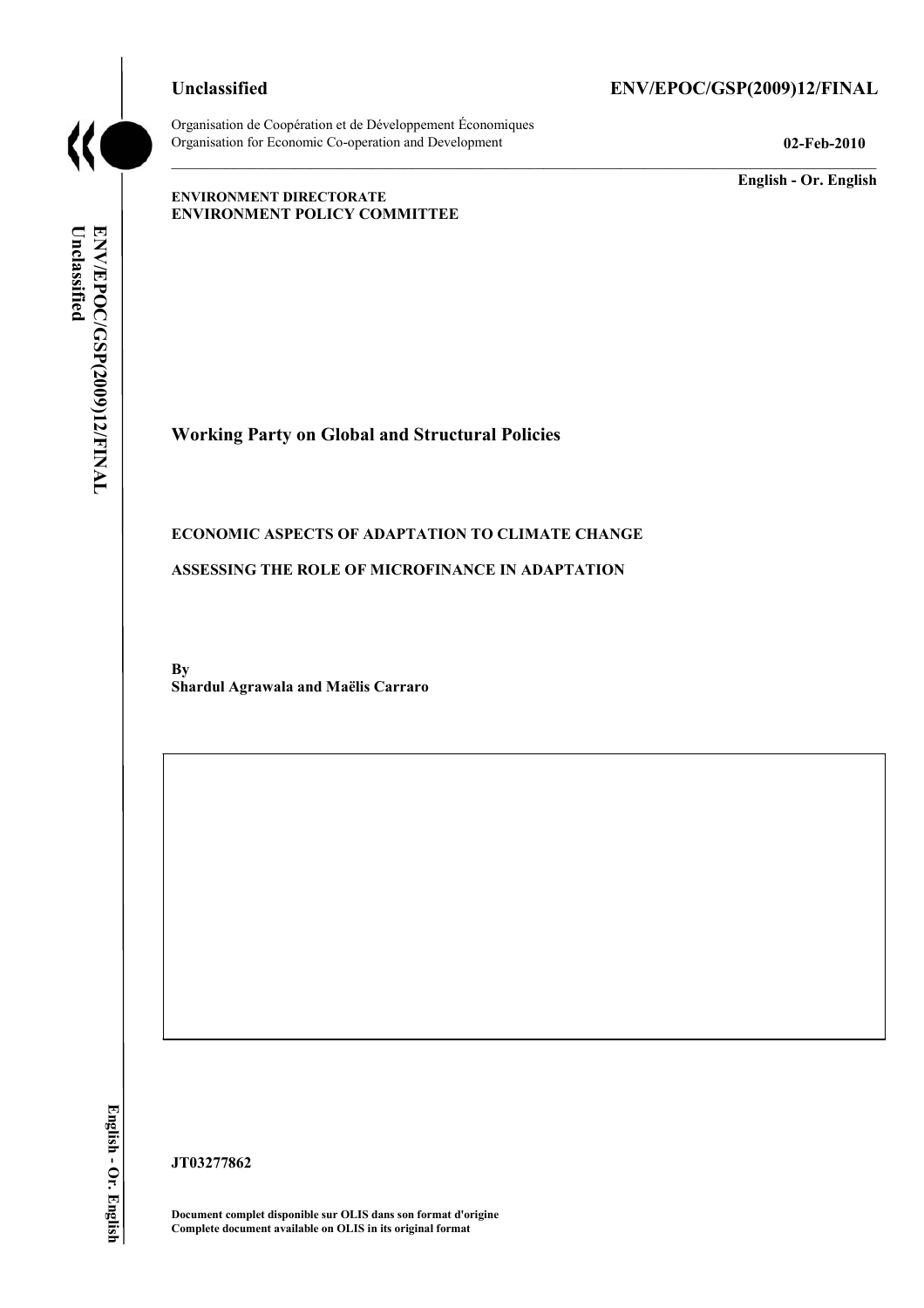*Copyright OECD, 2010.*

*Applications for permission to reproduce or translate all or part of this material should be addressed to: Head of Publications Service, OECD, 2 rue André-Pascal, 75775 Paris Cedex 16, France.*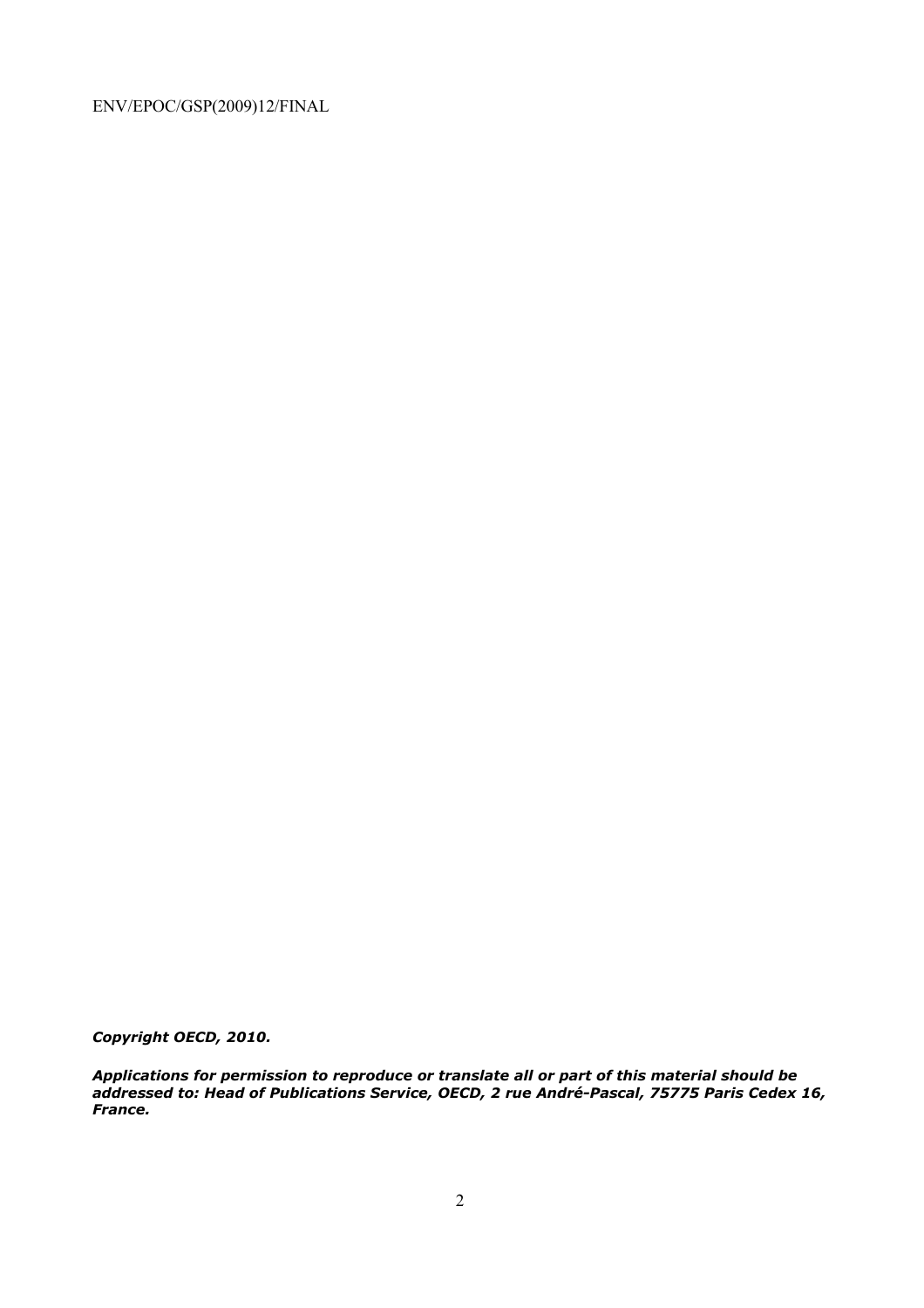# **FOREWORD**

This report on "Assessing the role of microfinance in adaptation" is an output from the OECD project on Economic Aspects of Adaptation. This work has been overseen by the Working Party on Global and Structural Policies (WPGSP).

This report has been authored by Shardul Agrawala and Maëlis Carraro. In addition to WPGSP delegates, the authors would like to thank Cécile Bordier, Jan Corfee-Morlot, Raynald Macher-Poitras, Arnoldo Matus-Kramer, Tamara Levine, Helen Mountford, Remy Paris, Florence Poppe, and Tom Tanner for valuable input and feedback.

This document does not necessarily represent the views of either the OECD or its member countries. It is published under the responsibility of the Secretary General.

Further enquiries on ongoing work on Adaptation to Climate Change should be directed to Shardul Agrawala at the OECD Environment Directorate (Email: Shardul.Agrawala@oecd.org; www.oecd.org/env/cc/adaptation ).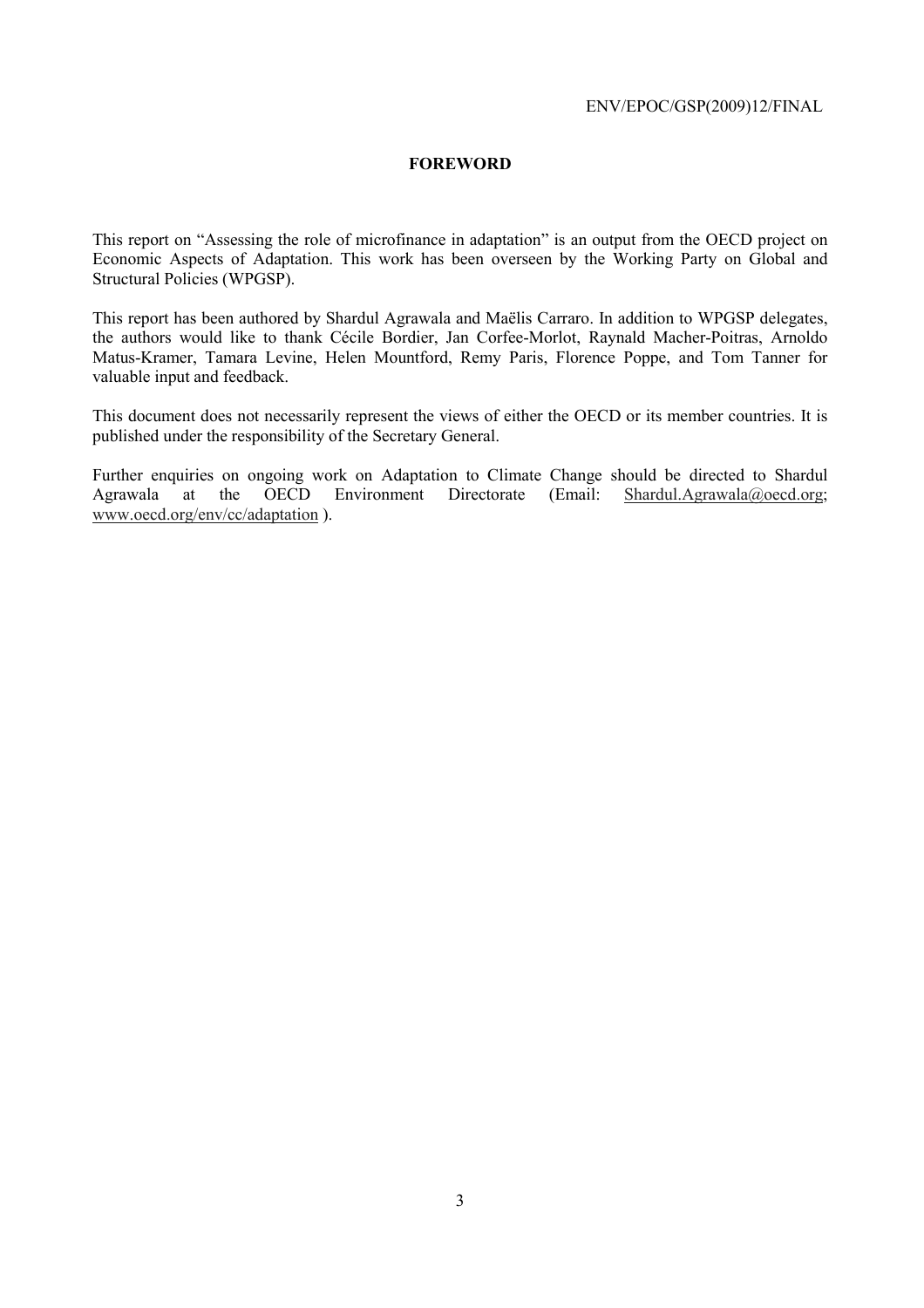# **TABLE OF CONTENTS**

| $\mathbf{1}$  |                                                                                       |  |
|---------------|---------------------------------------------------------------------------------------|--|
| 2.            |                                                                                       |  |
| $\mathcal{E}$ |                                                                                       |  |
| 3.1           |                                                                                       |  |
| 3.2           |                                                                                       |  |
| 3.3           |                                                                                       |  |
| 3.4           |                                                                                       |  |
| 3.5           | Opportunities for furthering the role of microfinance in adaptation in Bangladesh  21 |  |
| $4_{\cdot}$   |                                                                                       |  |
| 4.1           |                                                                                       |  |
| 4.2           |                                                                                       |  |
| 4.3           |                                                                                       |  |
| 4.4           |                                                                                       |  |
| 4.5           | Opportunities for furthering the role of microfinance in adaptation in Nepal 28       |  |
| 5             |                                                                                       |  |
|               |                                                                                       |  |
|               | ANNEX A: MICROFINANCE INSTITUTIONS IN BANGLADESH EXAMINED IN THIS REPORT . 36         |  |
|               | ANNEX B: MICROFINANCE INSTITUTIONS IN NEPAL EXAMINED IN THIS REPORT  37               |  |

# **Tables**

# **Figures**

| Figure 4. Categorisation of microfinanced programs in Bangladesh in terms of links to adaptation  19 |  |
|------------------------------------------------------------------------------------------------------|--|
|                                                                                                      |  |
|                                                                                                      |  |
|                                                                                                      |  |
|                                                                                                      |  |

# **Boxes**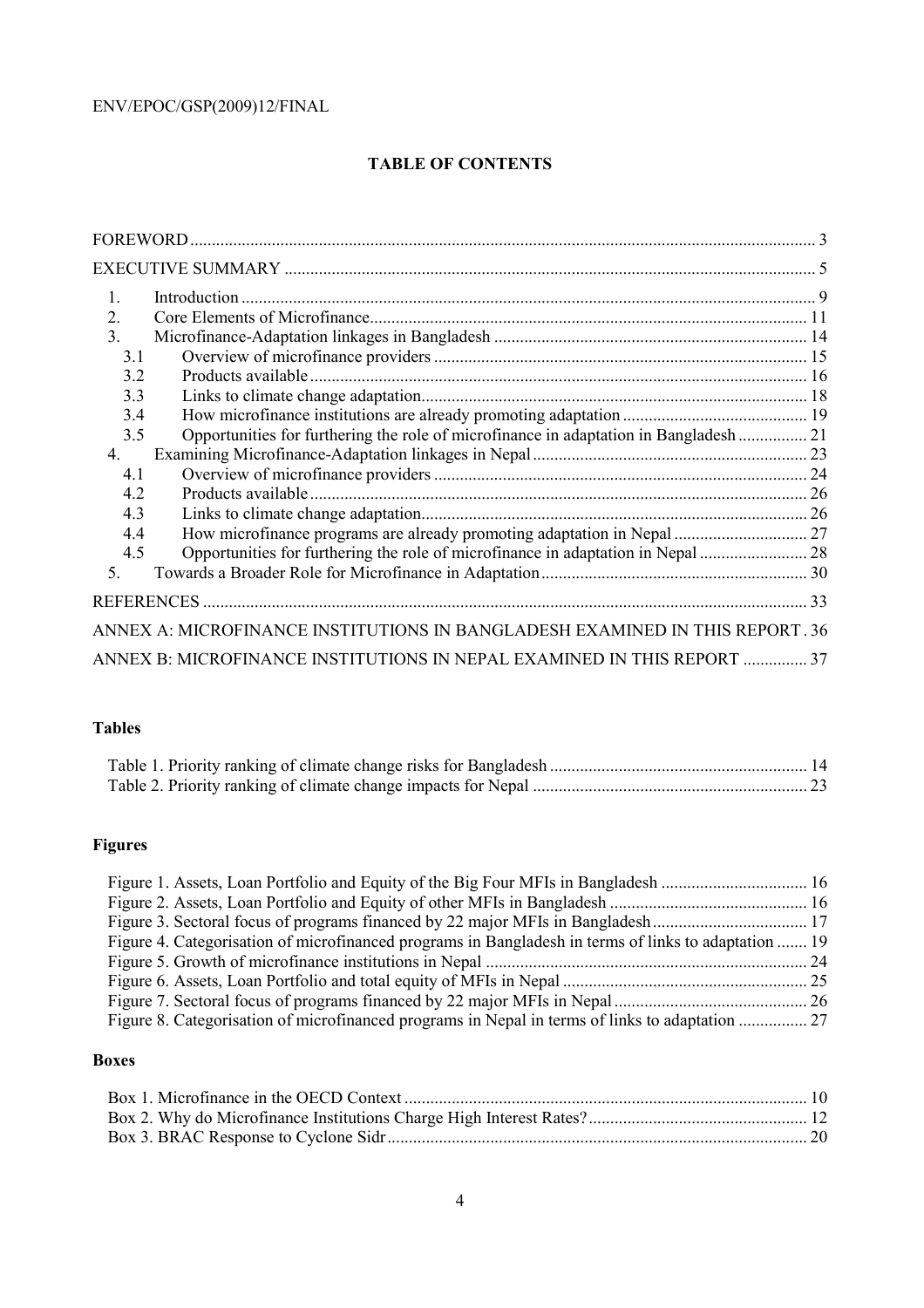# **EXECUTIVE SUMMARY**

Much of the policy debate on adaptation to climate change has focused on estimation of adaptation costs, ways to raise and to scale-up funding for adaptation, and the design of the international institutional architecture for adaptation financing. There is however little or no emphasis so far on actual delivery mechanisms to channel these resources at the sub-national level, particularly to target the poor who are also often the most vulnerable to the impacts of climate change. It is in this context that microfinance merits a closer look.

This report offers the first empirical assessment of the linkages between microfinance supported activities and adaptation to climate change. Microfinance portfolios in two climate vulnerable countries – Bangladesh and Nepal - are analysed to assess the synergies and potential conflicts between microfinance and adaptation. The two countries had also been previously examined as part of an earlier OECD report on the links between macro-level Official Development Assistance and adaptation. This analysis provides a complementary "bottom-up" perspective on financing for adaptation.

The report also moves the discussion beyond the analysis of specific projects to identify areas of opportunity where microfinance could be harnessed to play a greater role in fostering adaptation, as well as its limitations in this context. Finally, the report explores the linkage between the top-down *macro*financing for adaptation through international financial mechanisms and the bottom-up activities that can be implemented through microfinance.

Insights from this analysis also have broader implications for OECD countries, beyond their role as contributors to international development and adaptation financing. This is because microfinance is being increasingly tapped to reduce the vulnerability of the poor in domestic OECD contexts as well. For example, microfinance initiatives have been recently launched on a limited basis in Mexico, United States, and Korea, often building upon business models that have been applied successfully in developing countries such as Bangladesh. There may therefore also be some potential to harness microfinance to promote adaptation among vulnerable populations within OECD countries as well.

#### **Core elements of microfinance, a priori, make it attractive for facilitating adaptation by the poor**

Microfinance provides access to basic financial services to the poor. Through small loans with compulsory, frequent repayments to groups or individuals, microfinance helps the poor build up their assets, establish or develop a business, and protect against risks. Microfinance institutions (MFIs) are now spread all over the world (including in developed countries), and count over 100 million of the world's poor among their clients. Almost 90% of the clients of MFIs are women. The scope of microfinance services, meanwhile, not only includes the provision of credit for income generation, but also savings, insurance, money transfer, and educational and health loans. Many MFI's also provide "credit plus" complementary services such as skills education and training, health and nutrition workshops, and advice on agricultural practices.

These elements of microfinance make it an attractive vehicle for facilitating adaptation. MFI's already have pre-existing networks of access to the poor – especially women – who are also particularly vulnerable to climate change. Meanwhile, the nature of microfinance lending, consisting of high volume, limited value loans is also consistent with the fundamental nature of a majority of adaptation actions that will ultimately consist of thousands of decentralised actions by individuals, households and communities as they continuously seek to internalise climate risks in their activities.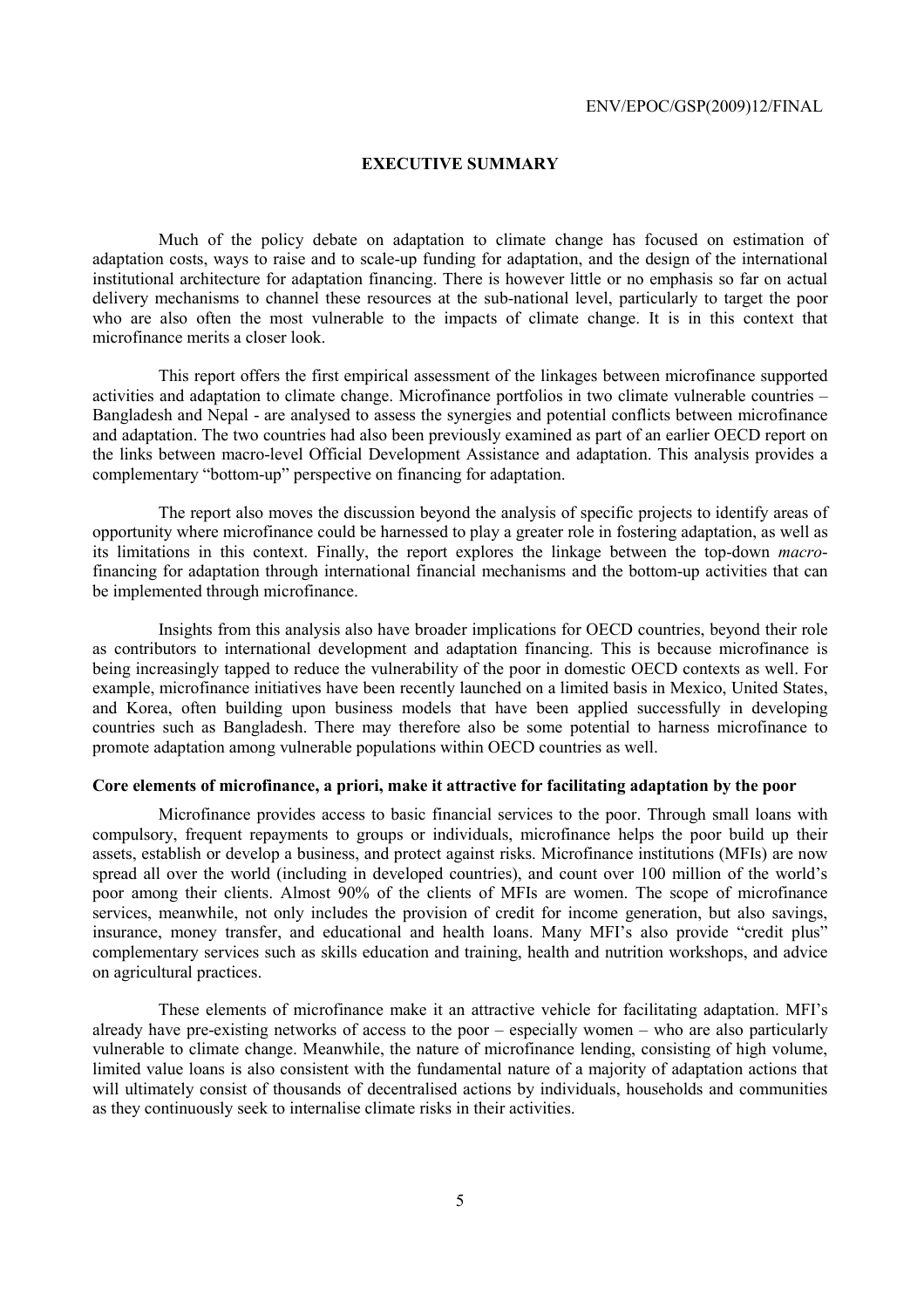# **Despite its theoretical potential, very little is actually known about how microfinance interacts with adaptation in practice**

Through the provision of credit and other financial services microfinance helps the poor develop alternate livelihood opportunities, build assets and spread risks. These actions would also – in most cases automatically reduce vulnerability to climate risk even if there is no explicit consideration of such risks. From this perspective climate change might simply be one more reason to scale up microfinance. However, what is perhaps more critical from an adaptation perspective are more specific issues like how microfinance could be tapped for more targeted climate risk reduction and adaptation, for building adaptive capacity for climate change, and in reducing incentives for *mal*-adaptation. Very little is currently known about these latter, more specific, linkages which can only be examined through detailed analysis of actual microfinance portfolios in regions that are also particularly vulnerable to the impacts of climate change. The analysis of Bangladesh and Nepal in this report has been undertaken within this context. Not only are the two countries particularly vulnerable to the impacts of climate change, but they also have a vibrant microfinance industry to make such an examination possible.

# **Empirical analysis of existing portfolios in Bangladesh and Nepal reveals that close overlaps already exist between ongoing micro-financed activities and key climate change vulnerabilities**

Analyses of existing microfinance portfolios of the 22 leading MFIs each in Bangladesh and Nepal reveal that many existing projects are already directed at sectors and activities that would also be vulnerable to climate change. This overlap is particularly strong for Bangladesh where agriculture, disaster relief and preparedness, and water and sanitation – which are all particularly affected by climate change – constitute almost 70% of the existing microfinance portfolio. For Nepal, meanwhile, the degree of overlap between the orientation of existing microfinance programs and climate change vulnerabilities is more limited. The dominant climate change risk in Nepal is in water resources and hydropower, whereas the related category of microfinance programs, water and sanitation, is a relatively small part of the overall portfolio. Collectively, the programs related to water, agriculture, health, and disasters (which are all vulnerable to climate change) constitute slightly less than 47% of the existing portfolio. However, even if programmatic priorities are closely intertwined with sectors and activities that might be vulnerable to climate change, not all microfinance activities within these areas might be relevant for adaptation. A more in-depth analysis of specific loan programs and projects is therefore required for this purpose.

# **Microfinance is already promoting some adaptation to reduce vulnerability to current climate risks in these countries and, in some isolated cases, also to climate change**

A more detailed analysis of the credit programs and projects reveals that a number of existing microfinance lending programs and projects already offer a number of adaptation "win wins". In fact, 43% of the portfolio that was examined in Bangladesh and 37% in Nepal could be classified as win wins<sup>1</sup>, i.e. synergistic with adaptation. These include, for example, lending programs that support disaster relief and preparedness, crop diversification, improving access to irrigation, and provision of better sanitation facilities that reduce the risks of water borne diseases. They also include at least a few programs that go beyond coping or adaptation to current climate risks. For example, lending programs to support construction of weather resistant housing and the adoption of drought and salt tolerant seeds in Bangladesh would also theoretically facilitate adaptation to longer term climate change. These latter examples, however, remain isolated at this stage in the case of Bangladesh, and absent almost entirely in Nepal.

<sup>&</sup>lt;sup>1</sup> These percentages exclude a variety of other microcredit programs that reduce baseline vulnerabilities through promotion of income generation activities, but are not directly tied to weather and climate risks.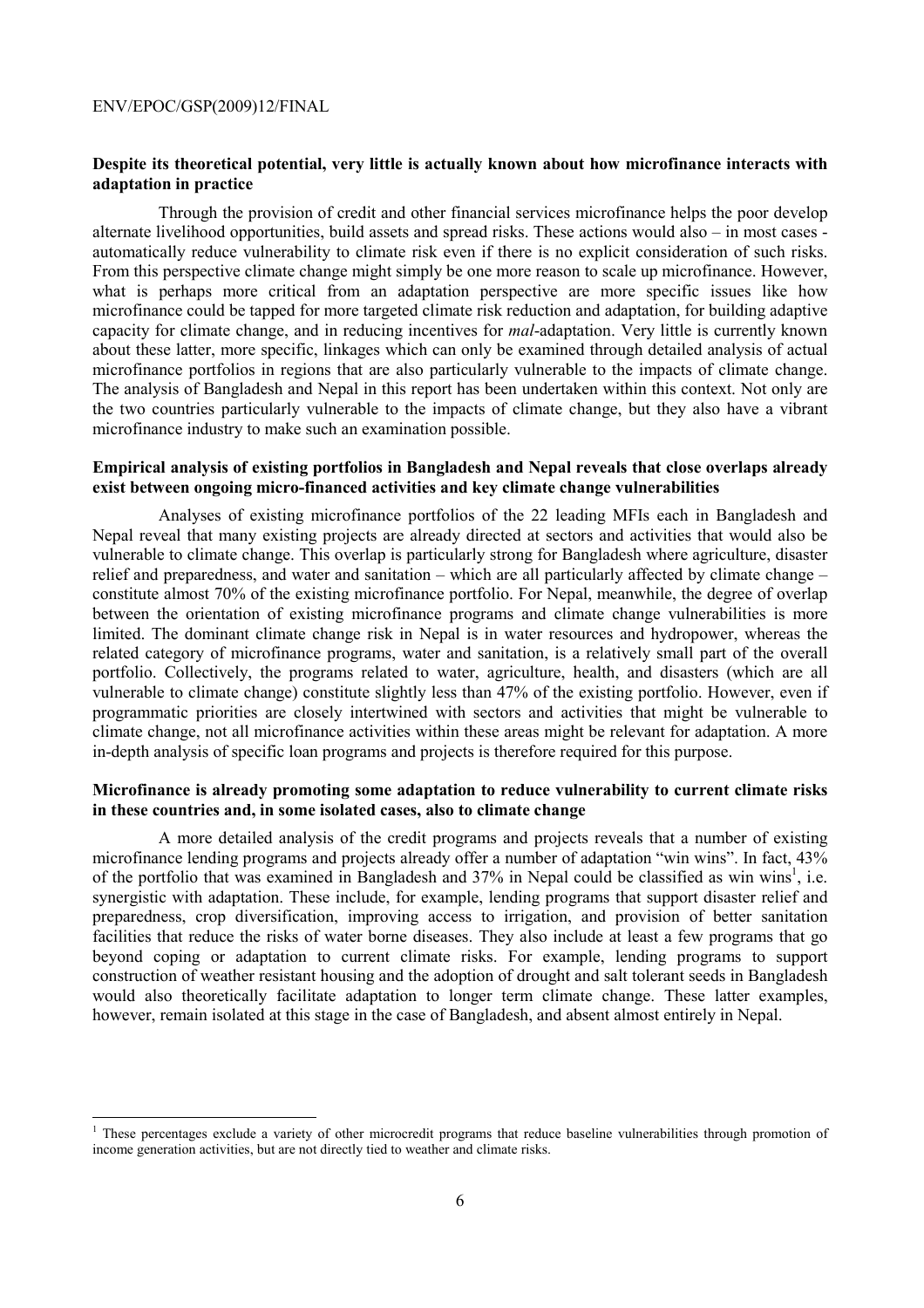# **At the same time, climate change also requires adjustment of existing microfinance programs and practices, as well as harnessing of new opportunities**

Beyond harnessing existing "win-wins", there are nevertheless other areas where microcredit activities might need to be done differently in order to facilitate adaptation to climate change. This includes at least three kinds of activities: (i) changes in the technical design of existing projects; (ii) modification of financing modalities; and (iii) inclusion of activities that are not currently included in microcredit portfolios – all with a view to facilitating adaptation to the impacts of long term climate change.

With regard to existing projects, it is important to bear in mind that micro-financed projects typically are very small scale and short-term. Therefore, unlike many large-scale projects financed by other channels (such as Official Development Assistance) most microfinance funded projects do not have a longterm footprint and therefore cannot explicitly incorporate considerations of longer term climate change. Some exceptions however include the construction of disaster resistant housing through micro-finance where exposure to future climatic risks might also need to be a consideration in their design. Likewise, projects relating to pond excavations for aquaculture may need to consider any anticipated changes in the location and vulnerability of the land to flooding and saline intrusion.

There are also cases where there might be a conflict between short term development and income generation needs which microfinance might fund, and responses that might be needed to enhance resilience to the impacts of climate change. In such cases, micro-finance institutions need to ensure that their projects do not end up enhancing vulnerability to climate change over the longer term.

Climate change may also require changes in micro-finance lending practices, such as flexibility in repayment schedules. At the same time it is critical not to compromise fiscal discipline that is required for the long term sustainability of such programs. Finally, there is potential to undertake new projects or to scale up existing activities that can help promote adaptation to climate change. For example, education loans and training could be offered to target groups on community level adaptation strategies. Loans for promotion and use of flood, drought, and salt resistant crops may also be scaled-up.

# **Financing microfinance for adaptation is a critical challenge, and better linkage with international adaptation funding can play an important role**

Start-up funding – usually from governments and international donors – is critical for microfinance. Indeed, without this, at least initial, support many microfinance institutions would be unsustainable. They would have to charge excessively high interest rates to be able to survive, thus the products would be unaffordable for the clients. At the same time these external subsidies make MFIs vulnerable to changes in government policy or in development priorities that might affect funding flows. Donor funding is also often project-based with a set time frame, which also creates financial insecurity and may prevent microfinance from taking hold.

In the context of adaptation, predictable financing could be possible if a portion of the resources from international funds for adaptation could be dedicated to start, or scale-up, microfinance for adaptation purposes. This need not, of course, replace other adaptation investments from these international funds at the project or programmatic level. But microfinance could offer an effective additional delivery channel for the global funds to operationalise adaptation among the poor and the vulnerable. Private investors could also increase the scale of financing directed to MFIs, and direct it for adaptation purposes. A large number of international banks are already engaged in microfinance funding. With increasing awareness and the realization of the market opportunity presented by microfinance in the face of climate risk, it is possible that banks would venture further making larger investments in microfinance.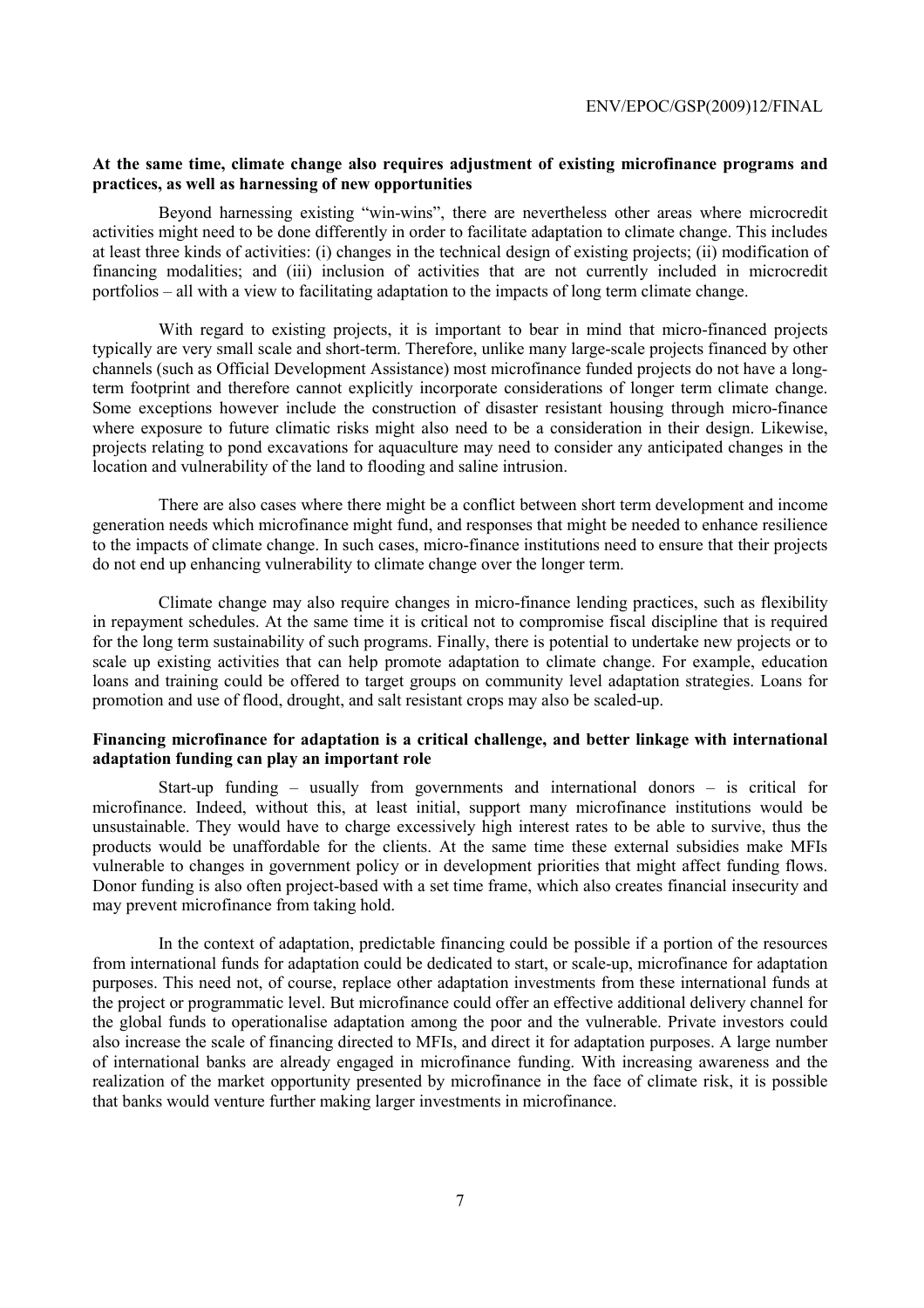Microcredit whole sale funds – perhaps even a dedicated wholesale fund for adaptation - could serve as a viable intermediary between any international financing and grassroots MFIs. While start-up public financing is clearly critical, it is also important to eventually scale down such support and incentivise microfinance institutions to competitively attract private investment and to cover the costs of their services over the long term. This is critical for the long term financial viability of MFIs, and will need to be true for any micro financed supported adaptation activities as well.

# **Any scaling up of microfinance for adaptation should also keep expectations realistic**

In exploring and potentially scaling-up the role of microfinance for adaptation it is quite critical to keep expectations realistic. Despite its promise and several successful examples of MFIs worldwide, the overall record of microfinance remains somewhat mixed in terms of their end results and financial viability over the long-term. In applying microfinance for adaptation it is therefore important not to repeat the mistakes that were made in the context of applying this instrument for poverty alleviation.

Microfinance also has some specific limitations with regard to its viability as a tool to promote adaptation to climate change. For example, while microfinance successfully targets the poor, its clients are primarily the "economically active" poor and not the poorest of the poor who do not even have recourse to economic activity. For the very bottom of the social pyramid other mechanisms might clearly be needed, although the a priori importance of adaptation in such high vulnerability cases can be questioned. Microfinance has also not taken hold in all developing countries. While it has been relatively successful in many countries in South Asia and Latin America, comparable success is lacking in Africa which also happens to be particularly vulnerable to the impacts of climate change.

Further, microfinance is, by definition, not suited for adaptation interventions that are either longterm or require considerable investment. For example, microfinance cannot fund the scale of investment required for building dams, seawalls, or for draining dangerous glacial lakes. Small microfinance programs without recourse to reinsurance may also not have adequate reserve funds to insure against weather and climate risks, as these risks tend to be covariant and not idiosyncratic.

Lastly, like in the case of development, adaption to climate change would require a multipronged approach. This paper makes the case that microfinance is an important and overlooked tool in such an adaptation arsenal but it is, by no means, a panacea.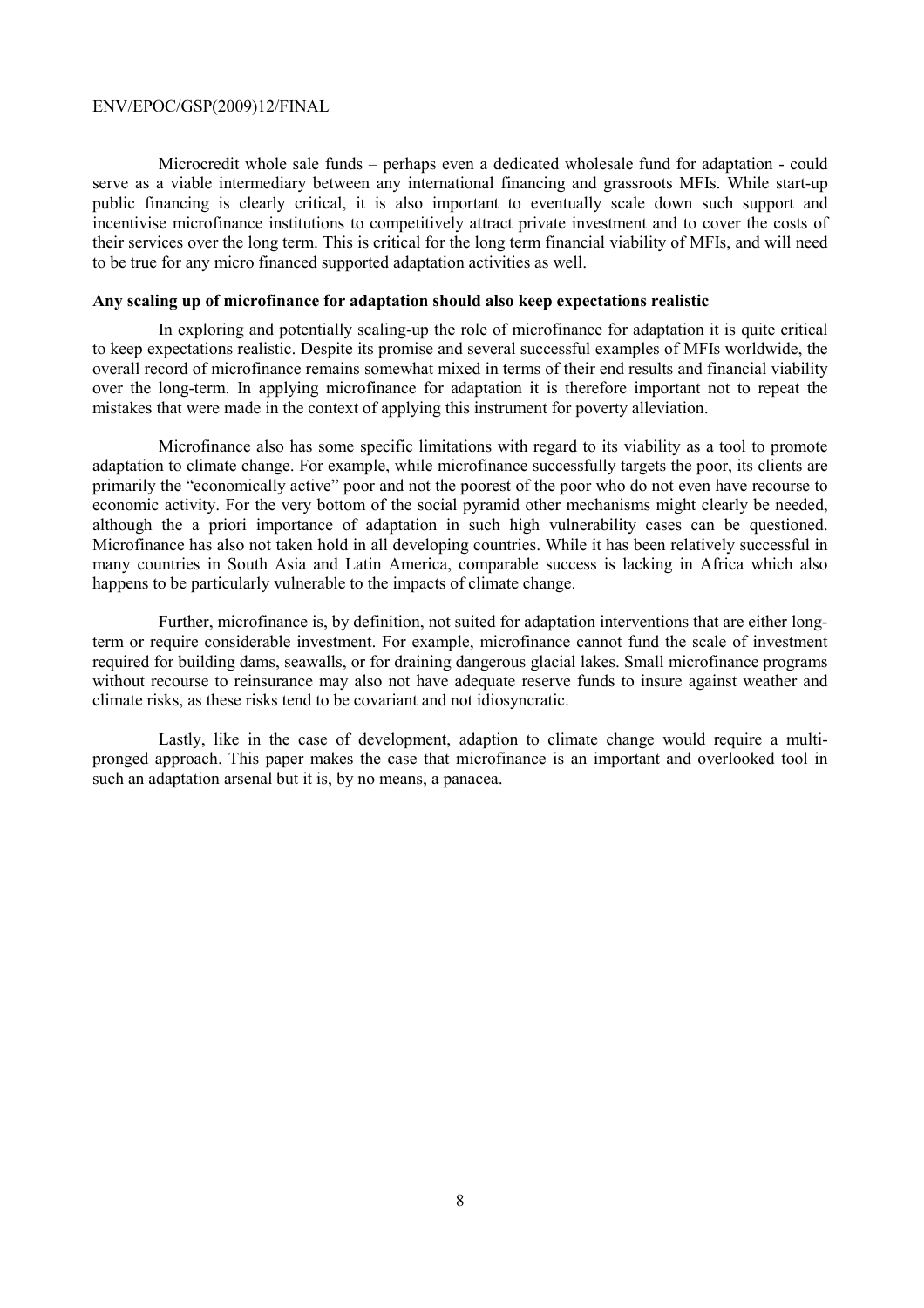# **1. Introduction**

 $\overline{a}$ 

While financing of adaptation is currently a high international priority, the policy discussions on this issue have focused primarily on estimation of aggregate adaptation costs and financial needs, mechanisms to raise these financial resources, and the design of the international institutional architecture for adaptation financing. There is little or no emphasis so far on actual delivery channels for adaptation financing at the sub-national level, particularly to reach the poor who are also often most vulnerable to the impacts of climate change. It is in this context that micro-finance merits a closer look.

The role of microfinance in adaptation also has broader implications for OECD countries, beyond their role as contributors to international development and adaptation financing. This is because microfinance is also being increasingly tapped to reduce the vulnerability of the poor in domestic OECD contexts as well. For example, microfinance initiatives have been recently launched on a limited basis in Mexico, United States, and Korea, often building upon business models that have been applied successfully in developing countries such as Bangladesh.

Microfinance, so far, has received very limited attention within the context of climate change. The information and initiatives that currently exist on this subject are both very recent and primarily geared towards greenhouse gas mitigation, specifically with regard to financing low income households to acquire access to cleaner/renewable energy<sup>2</sup> (McKee, 2008; Rippey, 2009), and towards micro-insurance schemes. Indeed, MFIs and larger insurance companies, initially providing merely life, loan and property insurance, are now looking at the linkages between micro-insurance delivery to the poor and natural weather disasters. Only one published analysis (Hammill et al, 2008) has as its primary focus the potential for microfinance within the context of adaptation. The authors point out that the strongest case for employing microfinance for adaptation is its ability to help low income households build and diversify assets, and thereby expand their range of coping strategies.

This, however, raises a broader and more fundamental set of policy relevant questions: how can one assess the exposure of microfinance portfolios to the risks of climate change?; to what extent do microfinance activities already contribute directly to reducing vulnerability to climate change?; if reducing vulnerability to risks (including climate risks) is already a focus of such projects, would climate change really require anything different in operational terms?; what are the strengths and limitations of a scaled-up role for microfinance in operationalising adaptation?; and how can better linkages be forged between the top down, macro-financing for adaptation from the international climate change regime and the bottom-up activities that might get implemented through microfinance?

This report seeks to address these questions at the interface between microfinance and development. The analysis is anchored in existing microfinance portfolios in Bangladesh and Nepal. Both countries have well developed microfinance programmes and are also particularly vulnerable to the impacts of climate change. These two countries were also examined in a previous OECD project that analysed the role of Official Development Assistance in the context of adaptation (OECD, 2005). A focus on microfinance this time around, therefore, offers a useful comparison to the previous analysis for these two countries that focused on financing at the macro level.

The report also moves the discussion beyond the analysis of specific cases to identify areas of opportunity where microfinance could be harnessed to play a greater role in fostering adaptation, as well as

 $2$  Microfinance Institutions have already started engaging in programs promoting environmentally friendly products or renewable energies. Notable examples are: Grameen Shakti (provides solar home systems, biogas and improved cooking stoves, organic fertilizers and wind turbines), ACCION and BASIX in India, Equity Bank in Kenya, Banco Solidario in Ecuador. Partnerships between MFIs, commercial banks and international organisations have also been explored for delivering renewable energy loans to clients to finance clean energy products (e.g. Citigroup, USAID and SEEP, SEWA Bank and SELCO India, E&Co).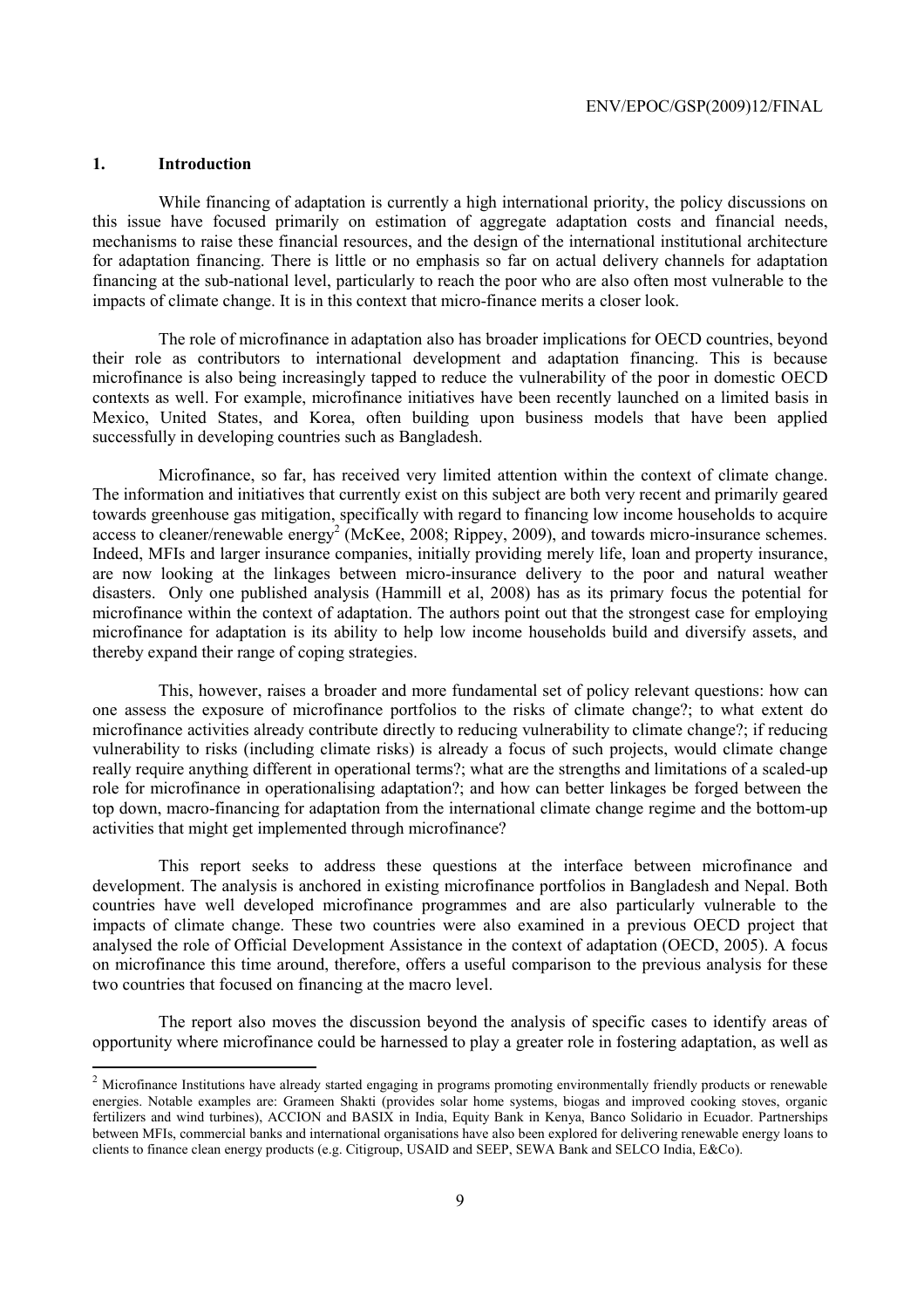its limitations in this context. It also explores the linkage between the top-down *macro*-financing for adaptation through international financial mechanisms and the bottom-up activities that can be implemented through microfinance. Insights from this analysis also have broader implications for OECD countries, beyond their role as contributors to international development and adaptation financing. This is because microfinance is also being increasingly tapped to reduce the vulnerability of the poor in domestic OECD contexts. Thus, there may also be some potential to harness microfinance to promote adaptation among vulnerable populations within OECD countries as well (Box 1).

#### **Box 1. Microfinance in the OECD Context**

While traditionally a tool for delivery of financial services to the poor in developing countries, microfinance has considerable relevance for OECD countries as well. From a *development co-operation perspective*, microfinance helps reach a key target group in ways that more conventional aid delivery channels cannot. Indeed, OECD donors provide considerable support for microfinance institutions in developing countries. Likewise, from an *adaptation financing* perspective, microfinance holds promise as a delivery vehicle for fostering adaptation to climate change among some of the most vulnerable groups in developing countries.

Microfinance has broader implications for OECD countries, beyond their role as contributors to international development and adaptation financing. This is because it is also being increasingly tapped to reduce the vulnerability of the poor in certain *domestic OECD contexts* as well. The domestic microfinance sector in OECD countries is less developed and more fragmented compared to its developing country counterparts, but has witnessed recent growth in a number of countries.

In September 2009, Korea announced the scaling up of its microfinance effort through the creation of the "Miso Credit Foundation" which aims to provide micro credit lending totaling 2 trillion<sup>3</sup> Korean Won to 200,000 -250,000 low income households over the next ten years. Half of this projected lending is expected to come from the private sector (Ro, 2009). Microfinance is also witnessing considerable growth in Mexico in terms of the institutions providing the services and the number of clients. There has also been significant growth in private sector engagement in the provision of microfinance services in Mexico. In 2007 around 1.6 million people, of which 80% were women and 62% were living in rural areas, were using microfinance services (ProDesarrollo, 2007). Microcredit programs are also being employed to promote entrepreneurship among low income communities in the United States. As of 2001 microcredit programs had granted USD160 million in loans in the US, with funding derived from both public and private sources (Bhatt and Tang, 2001).

While not explicitly targeted at adaptation, microcredit is already being used to help low income households recover from catastrophic weather events. For example, microcredit loans were extended at concessional interest rates to help small businesses recover from the devastating floods in Tabasco, Mexico in 2007.

Also in Mexico, the Ministry of Agriculture, Livestock, Rural Development, Fisheries and Food (SAGARPA) offers micro insurance for subsistence farmers, the so called Fund to Attend Damaged Population due to Climatic Contingencies (FAPRACC). FAPRACC is a fund designed for rebuilding, disaster mitigation and insurance to the poorest farmers (Saldaña 2006). Microcredit was also advanced as a means to foster post Hurricane Katrina economic recovery in the United States by none other than Mohammad Yunus, the father of modern microfinance. Writing in the Wall Street Journal a day after winning the Nobel Peace Prize, Yunus argued that microfinance could be just as successful in helping the poor in developed countries in coping with extreme weather events, as it has been in the developing world. This is because small loans packaged with practical business and social advice had proved more effective than free handouts in helping rebuild businesses in the wake of natural disasters. Yunus concludes: "it might be time to think about another type of support for Katrina's victims: the microloan… Giving someone a hand up doesn't always require a handout. The important thing is to help people get back to work while letting them hold on to their self respect. Microloans do just that" (Yunus, 2006).

The rest of the report is organised as follows. Section 2 provides an overview of microfinance and its key elements. Next, Sections 3 and 4 examine the specific experiences to date with microfinance in Bangladesh and Nepal and the relationship between these activities and adaptation to climate change. These case studies provide the basis for a more nuanced and concrete discussion of the full range of linkages between microfinance and adaptation in Section 5. These include: whether the success of some

<sup>&</sup>lt;sup>3</sup> 2 trillion South Korean Won are equivalent to approximately USD 1,722,074,410.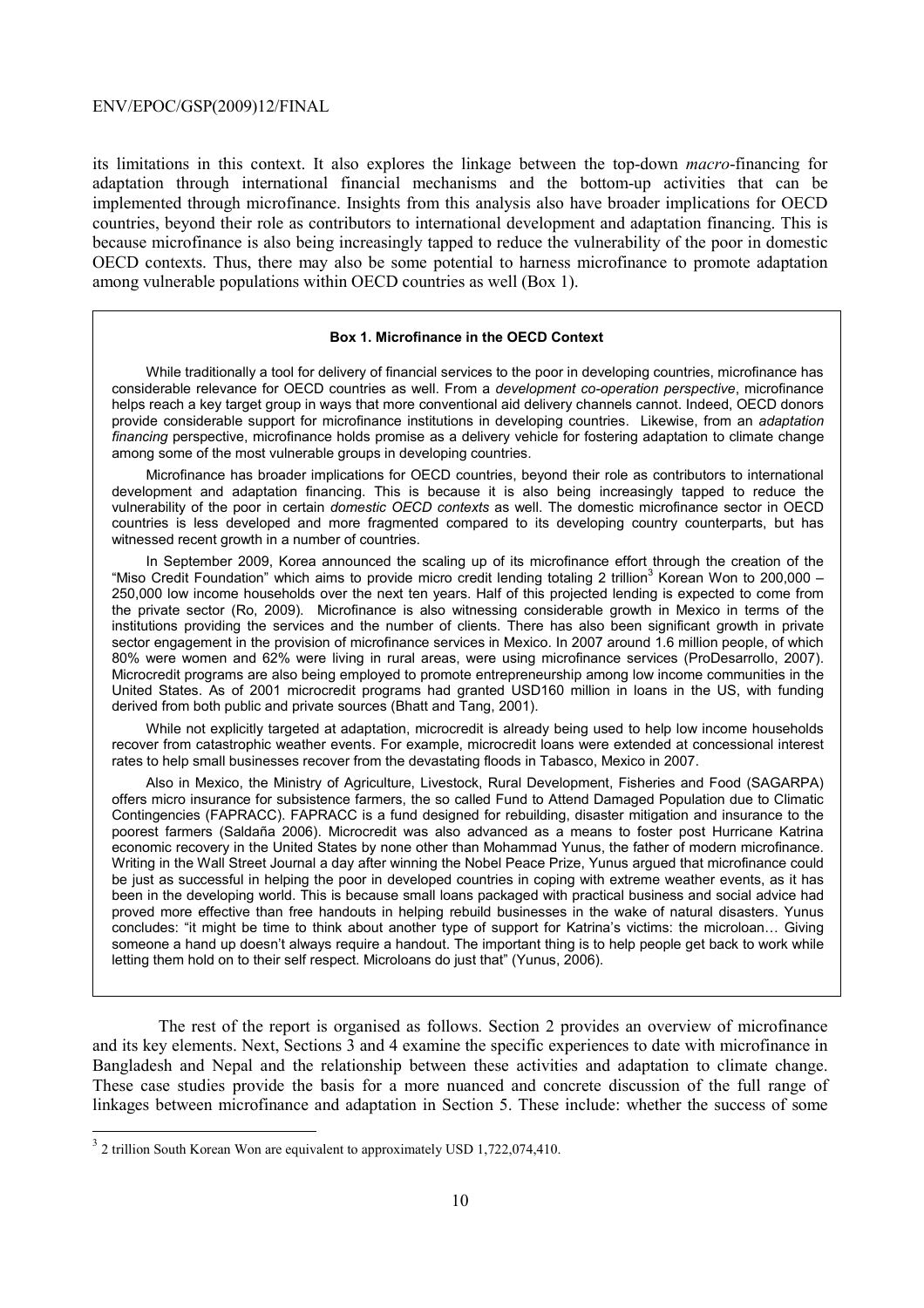currently funded microfinanced projects might be at risk from climate change, the extent to which existing microfinance funded activities already contribute to adaptation, and some of the limitations of microfinance in the context of adaptation.

# **2. Core Elements of Microfinance**

Microfinance involves the delivery of small loans and other financial services which the poor can use to build up their assets, establish or further develop a business, increase their wealth, and protect against risks. Pioneered by Mohammad Yunus who founded the Grameen Bank in Bangladesh in the 1970s, microfinance institutions today are spread all over the world (including in developed countries such as the United States) and count over 100 million of the world's poor among their clients. This segment of the population has often not had access to traditional banks. Subsidised government lending schemes, meanwhile, which have tried to reach the poorest have often proved inefficient to overcome the screening, monitoring and enforcement problems that restrict the access of the poor to the formal financial sector (Hulme and Moore, 2006).

Microfinance, on the other hand, offers the promise to overcome these hurdles through innovations that include group lending that takes advantage of peer monitoring and joint liability, very small loan amounts, frequent repayments, and the establishment of compulsory savings accounts by loan recipients. In the model pioneered by the Grameen Bank loans are given to groups of five, with one member being the head of the group. The first loan goes to the first two members of the group, the second to the next two members, and the third loan goes to the group leader. If one member fails to repay then the whole group is denied a loan. This model thus makes use of private information, peer support, peer pressure and joint liability to overcome the challenge of asymmetric information that typically exists between borrowers and lenders. The lending starts usually with very small loans, typically less than USD100. This is also because the system is based on frequent (usually weekly) repayments. A week after the lending, the clients start to repay the loan. Only for loans such as education loans, housing loans, or disaster relief loans, the repayment schedule is more flexible. Interest rates are usually very high both due to the high transaction costs involved in processing high volume, low value loans and to protect the bank from risky borrowers. Allowing members to form their own groups clearly also has benefits for the banks, because safe borrowers will form groups with other safe borrowers and risky borrowers will be put with risky borrowers. Hence the bank can charge lower interest rates to safe borrowers groups and higher interest rates to risky ones. The interest rate also diminishes according to a client or group reliability and punctuality in repayments for more than one year.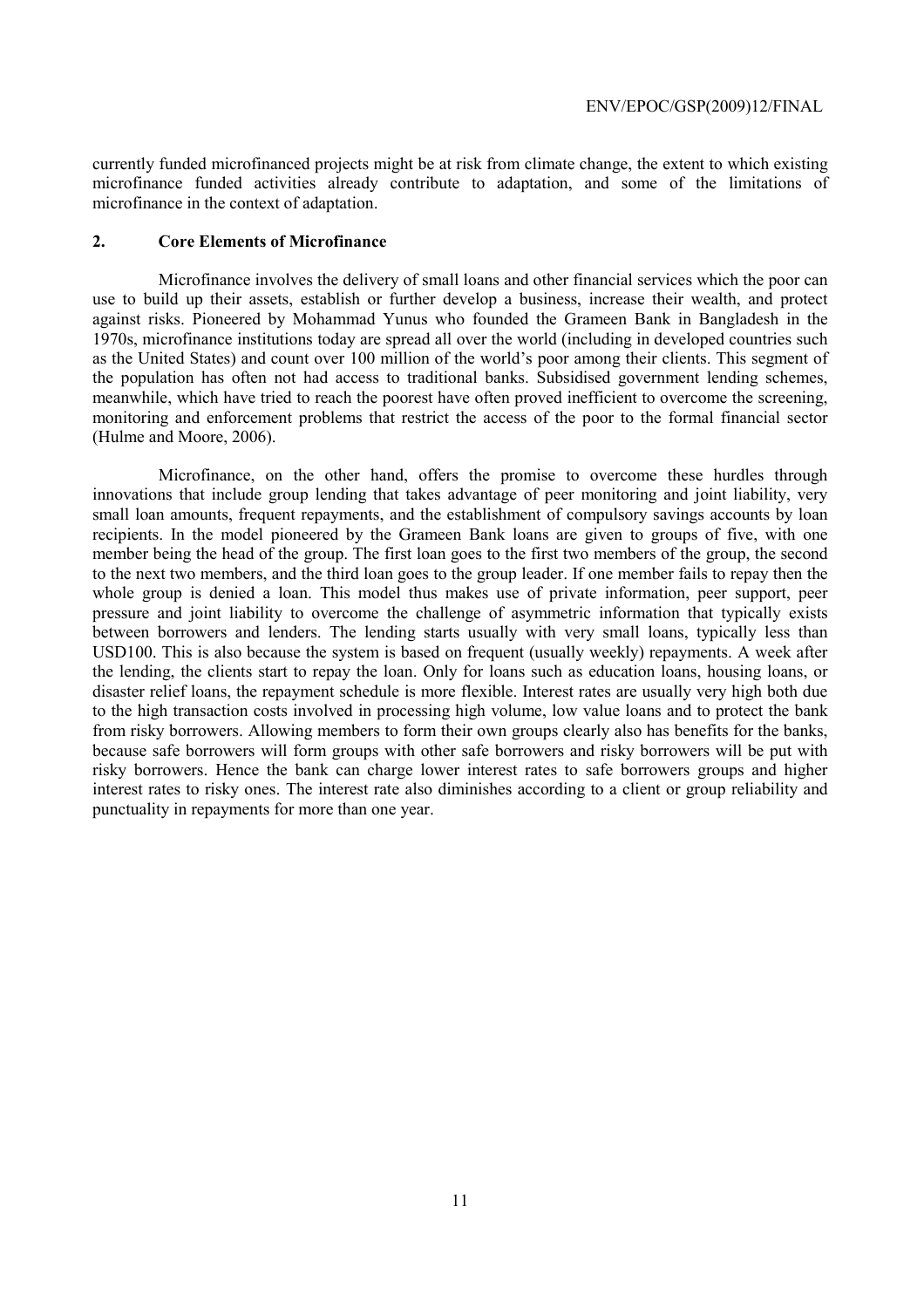#### **Box 2. Why do Microfinance Institutions Charge High Interest Rates?**

According to the Consultative Group to Assist the Poor (CGAP) the interest rates charged by microfinance institutions (MFIs) averaged about 28 percent in 2006, declining by 2.3 percent a year since 2003. These rates, while higher than lending rates charged by banks, are lower than consumer and credit card rates in most countries, and usually far lower than rates charged by informal moneylenders. Lending out a million dollars in 100,000 loans of USD100 each will obviously require a lot more in staff salaries than making a single loan for the total amount. As a result, interest rates in sustainable microfinance institutions (MFIs) are substantially higher than the rates charged on normal bank loans.

Over the past two decades, institutions that make microloans to low-income borrowers in developing and transition economies have focused increasingly on making their operations financially sustainable by charging interest rates that are high enough to cover all their costs. They argue that this policy will best insure the permanence and expansion of the services they provide. Sustainable (i.e., profitable) microfinance providers can continue to serve their clients without needing ongoing infusions of subsidies, and can fund exponential growth of services for new clients by tapping commercial sources such as deposits from the public.

This does not mean that all high interest charges by MFIs are justifiable. Sometimes MFIs are not aggressive enough in containing transaction costs. The result is that they pass on unnecessarily high transaction costs to their borrowers. Sustainability should be pursued by cutting costs as much as possible, not just by raising interest rates to whatever the market will bear. Interest rates, while still too high in some places, are dropping on average 2.3 percent a year. The microfinance industry has placed a lot of emphasis on improving efficiency in order to bring down these costs, so that poor clients are not paying unnecessarily high rates. New technology also offers to help reduce costs, so we expect rates to continue dropping as institutions become increasingly efficient at delivering services to poor people.

*Source*: Excerpted from CGAP, http://www.cgap.org/p/site/c/template.rc/1.26.1309/, last accessed January 20, 2010.

Another key feature of microfinance programs is that they are mostly directed towards women. On average, 90% of the clients of microfinance institutions (MFIs) are women. Women make up a large section of informal businesses and microfinance very often involves self-employment in the informal sector (Armendariz and Murdoch, 2007). Moreover, it has been noted that women, being more credit constrained than men, are more likely to engage in microfinance programs and participate regularly in related training sessions and weekly meetings. They have also been viewed as more conservative in their investment strategy, more responsive to peer pressure for repayments, and therefore ultimately more responsible in repaying loans. Targeting loans to women also fosters their empowerment.

There are of course a number of variants to the microfinance model depending upon specific regional and local contexts. Further, microfinance modalities and products have evolved considerably over time. For example, some MFIs have also introduced individual loans for very successful clients who preferred individual accountability. Grameen Bank for example, understood the concern of such clients and set up Grameen Bank II system which gives loans also to individuals, is more flexible on the duration of loans (from 3 months to 3 years) and on instalments, the size of which varies according to season and the situation of the borrower. Other developments in microfinance include the establishment of compulsory savings in the banks when taking the loan. Every borrower is required to put a percentage of the loan or a fixed starting amount in a savings program offered by the lending institution. These savings offer a cushion and can help reduce default on loan payments in the event of an emergency.

The range of financial services that microfinance offers has also diversified over time and now includes credit, savings, insurance, money transfers, education loans, health loans, and social services. Indeed, when providing credit to the poor they often provide other complementary services such as skills training, teaching of literacy and numeracy, health nutrition workshops, family planning advice. This diversification, which now goes beyond financial products, makes microfinance an efficient platform for the delivery of pro-poor services to its clients.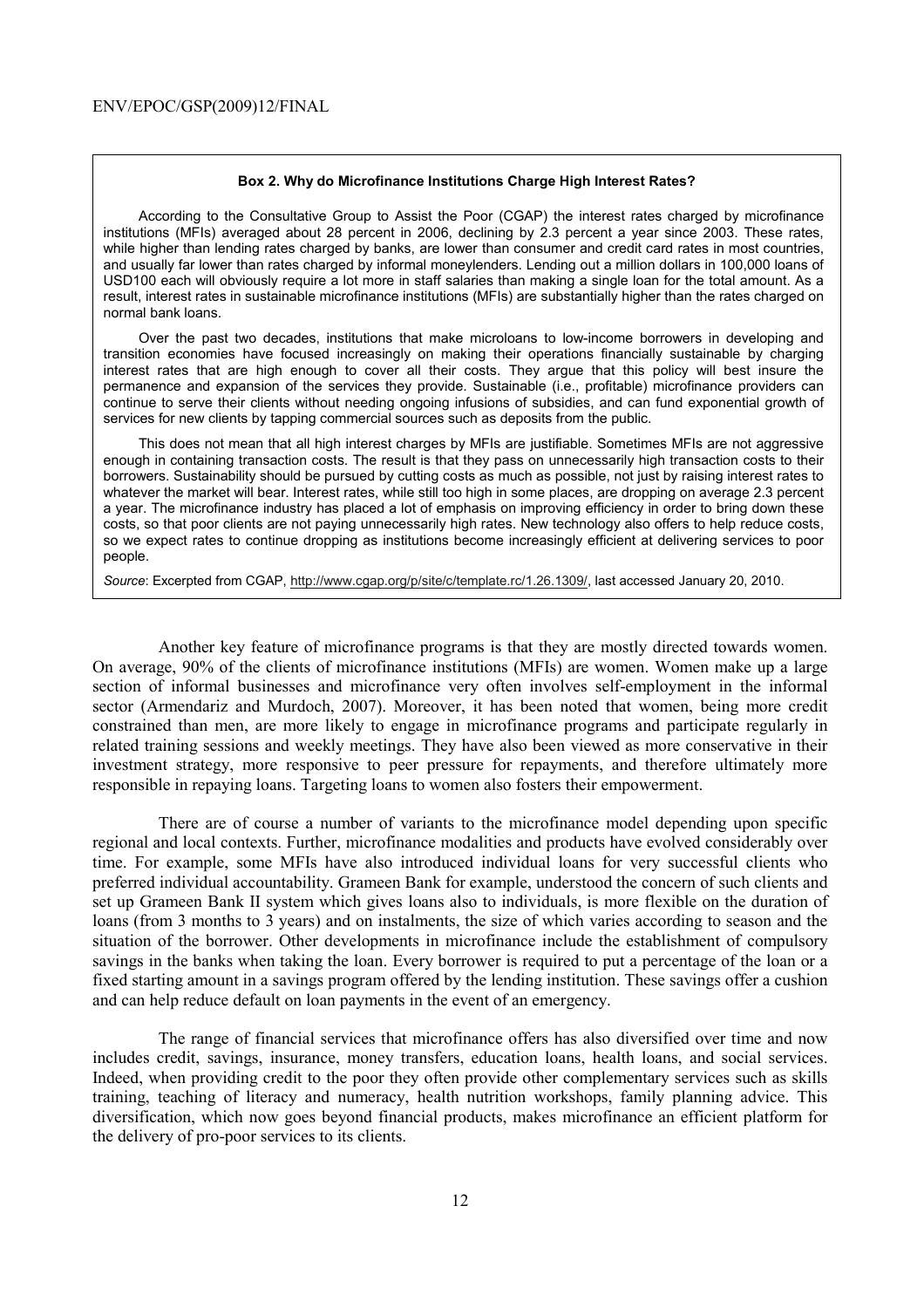Many of these core characteristics of microfinance, *a priori*, also make them particularly attractive vehicles for facilitating adaptation. Microfinance institutions already have pre-existing networks of access to the rural poor – especially women – who are also particularly vulnerable to the impacts of climate change. The nature of microfinance lending, meanwhile, consisting of high volume, limited value loans is also consistent with the fundamental nature of a majority of adaptation actions that will ultimately consist of thousands of decentralized actions by households, communities and private actors as they continuously seek to internalize current and anticipated climate risks in their various activities. Finally, the focus of microfinance lending, meanwhile, aimed as it is towards helping the poor build assets and reduce their overall vulnerability, should in principle also enhance their capacity to cope with some of the impacts of climate change.

At the same time, however, a number of questions remain unanswered. What is currently the degree of synergy between actual projects that are being funded by microfinance and adaptation needs? Is the success of some microfinance projects at risk of being compromised by climate change? Is there a risk that in meeting urgent, short term priorities of the most vulnerable microfinance might inadvertently promote actions that might exacerbate vulnerabilities over the longer term?

Questions such as these can only be answered by examining actual microfinance project portfolios in specific contexts. This is the objective of the following two sections that examine the experiences of two low income countries: Bangladesh – the home of microfinance - and neighbouring Nepal, both of which are also extremely vulnerable to the impacts of climate change.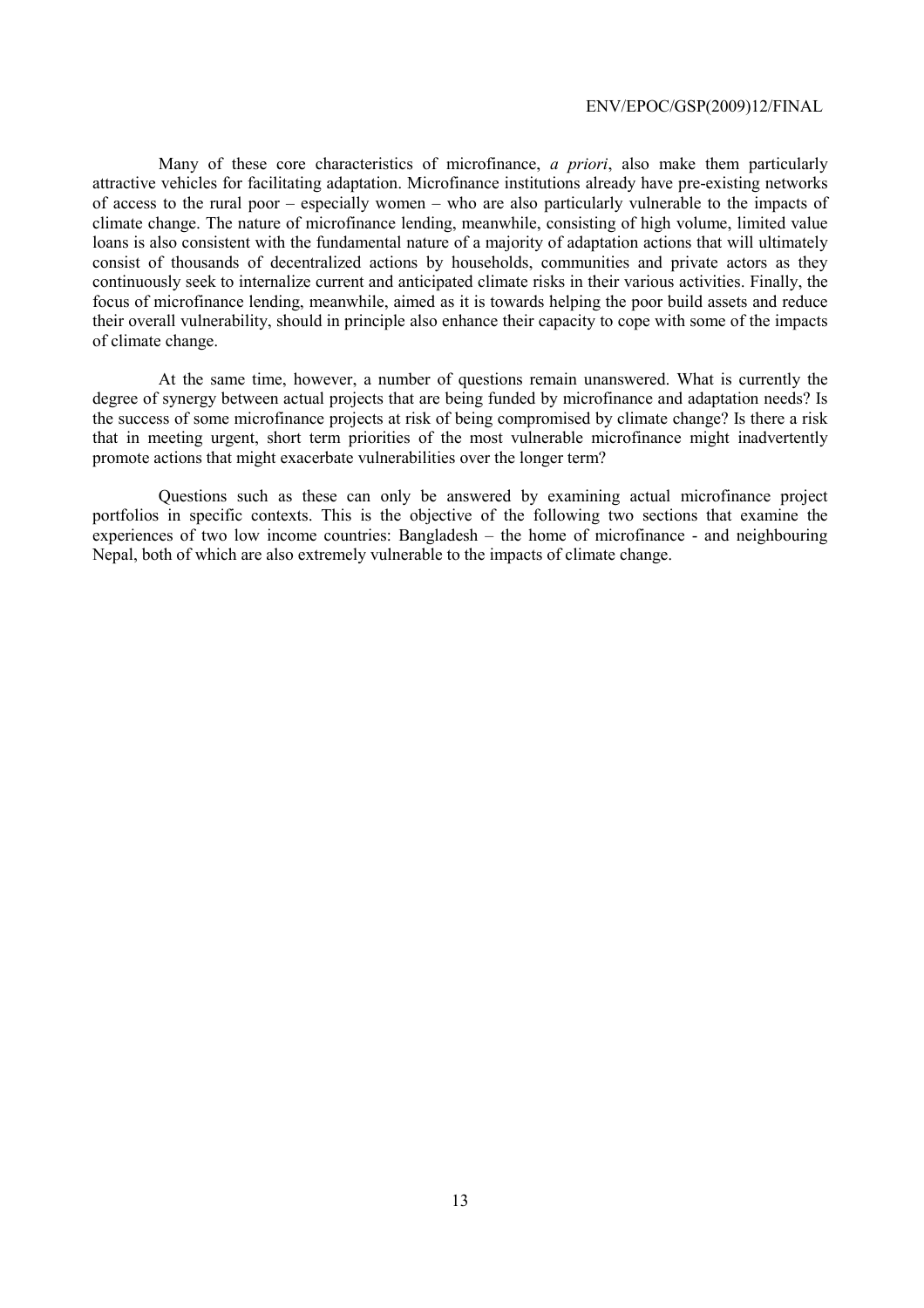# **3. Microfinance-Adaptation linkages in Bangladesh**

Bangladesh is a low-lying country located in the deltaic plan of a river basin, bordered on the West, North and East by India, on the South-East by Myanmar, and on the South by the Bay of Bengal. Bangladesh ranks low on practically all measures of economic development. It has a population of over 133 million people in a small area, a population density of more than 1,209 persons per km<sup>2</sup>, and 75% of the population lives in rural areas (World Bank, 2002).

Climate change poses significant risks for Bangladesh, yet the core elements of its vulnerability are primarily contextual. Between 30-70% of the country is normally flooded each year. The huge sediment loads brought by three Himalayan rivers, coupled with a negligible flow gradient add to drainage congestion problems and exacerbate the extent of flooding. Frequent flooding is already the main cause of losses of livelihoods and assets in Bangladesh. Moreover, the societal exposure to such risks is further enhanced by Bangladesh's very high population and population density. Many projected climate change impacts including sea level rise, higher temperatures (mean temperature increases of 1.4°C and 2.4°C are projected by 2050 and 2100 respectively), evapo-transpiration losses, enhanced monsoon precipitation and run-off, potentially reduced dry season precipitation, and increase in cyclone intensity would indeed reinforce many of these baseline stresses that already pose a serious impediment to the economic development of Bangladesh (Agrawala et al, 2003a).

A subjective ranking of key climate change impacts and vulnerabilities for Bangladesh previously conducted by the OECD identified water and coastal resources as being of the highest priority for adaptation in terms of certainty, urgency, and severity of impact, as well as the importance of the resources being affected. Human health is ranked next, in particular because increased flooding could threaten human health through spread of disease. This is followed by agriculture where declines in yield are projected for moderate to high levels of climate change (Table 1).

| Resource/ranking                                                                                                  | <b>Certainty of</b><br>impact | Timing of<br>impact | Severity of<br>impact <sup>a</sup> | Importance of<br>resource |
|-------------------------------------------------------------------------------------------------------------------|-------------------------------|---------------------|------------------------------------|---------------------------|
| Water resources<br>(flooding)                                                                                     | Medium-high                   | High                | High                               | High                      |
| Coastal resources                                                                                                 | High                          | Low                 | High                               | High                      |
| Human health                                                                                                      | Low-medium                    | Medium              | Medium-high                        | High                      |
| Agriculture                                                                                                       | Medium                        | Low-medium          | _ow-medium                         | High                      |
| a. Note that scoring is relative; significance is a function of severity of impact and importance of<br>resource. |                               |                     |                                    |                           |

|  | Table 1. Priority ranking of climate change risks for Bangladesh <sup>4</sup> |  |  |  |  |
|--|-------------------------------------------------------------------------------|--|--|--|--|
|  |                                                                               |  |  |  |  |

From a microfinance perspective, meanwhile, Bangladesh is not only a pioneer but also home to the largest microfinance industry in the world. It has more than 1200 certified microfinance institutions with over 13 million clients, of which 80% are below the poverty line (CDF, 2002). The high population density and relative ethnic, social and cultural homogeneity in Bangladesh have made it possible to design appropriate programs for most of the populations, meeting the needs of the rural poor and driving down the costs of service delivery (Hulme, 2006; Zaman, 2004). The four largest microfinance providers experienced a growth rate of 70 -75% between 2003 and 2006 and, as a general trend, smaller providers too have significantly increased their loan portfolios and outreach in recent years. The following

<sup>4</sup> Source: Agrawala *et al.* (2003a)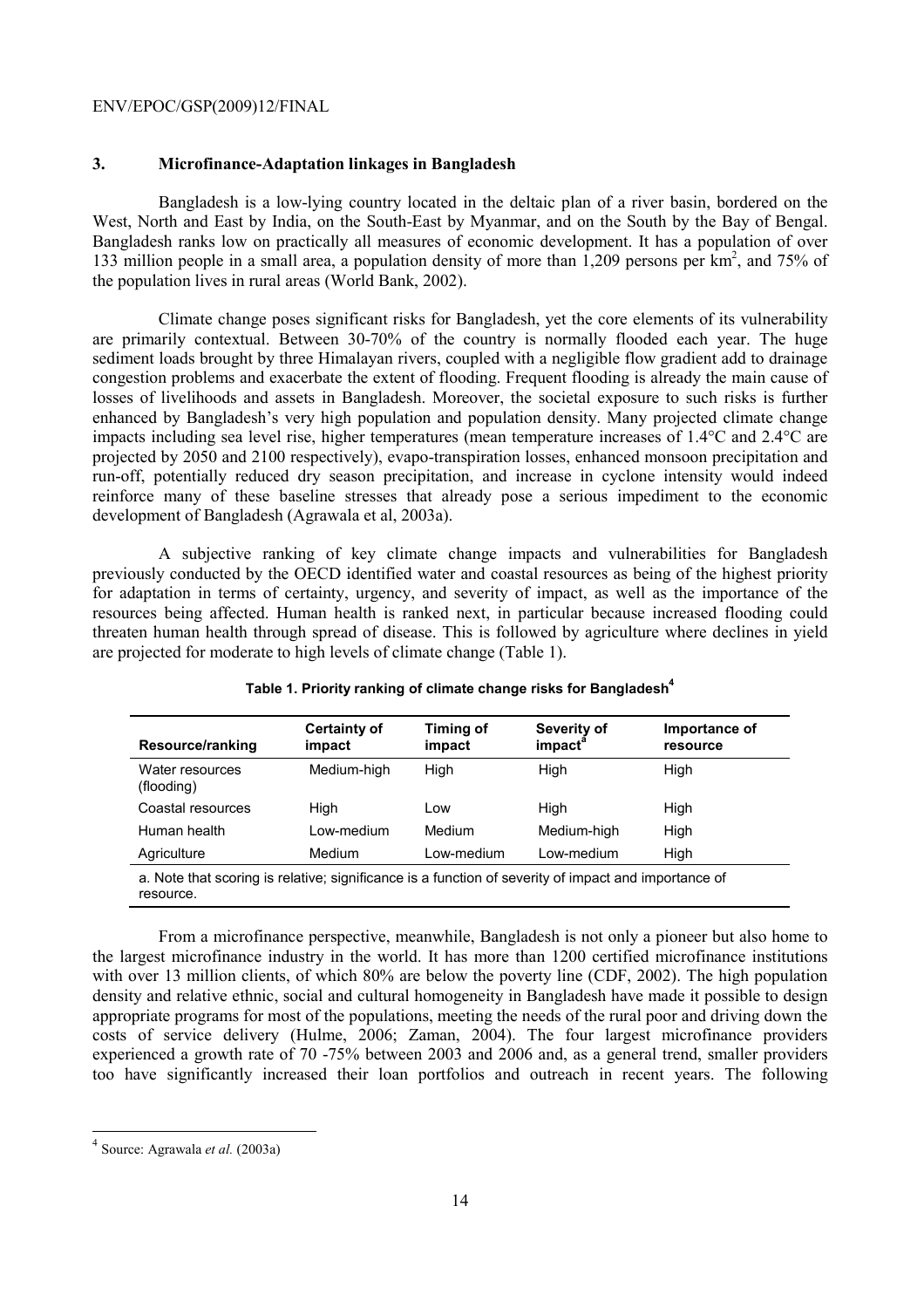subsections present further detail on the microfinance providers and products in Bangladesh, before examining the interface between microfinance funded activities and adaptation to climate change.

#### *3.1 Overview of microfinance providers*

 $\overline{a}$ 

Microfinance institutions can be of different types. In Bangladesh, non-governmental organisations are the most common providers of microfinance to the poor. However, there are also a number of government-sponsored MFIs, Cooperatives and Credit Unions, Rotating Savings and Credit Associations (ROSCAs), as well as statutory banks, commercial banks, development banks, involved in micro-lending. Furthermore, institutions that act as intermediaries between banks and borrowers also play an important role in Bangladesh both for regulations and for the provision of loans to the small microfinance institutions.

At present, the Bangladesh microfinance industry is dominated by four large MFIs: Grameen Bank, Bangladesh Rural Advancement Committee (BRAC), Association for Social Advancement (ASA), and Proshika. These four institutions combined have over USD800 million in outstanding loans and around USD380 million in savings (Zaman, 2004). The Grameen Bank was started as a majority governmentowned bank established under a special Grameen Bank Act and has different status vis-a-vis the government that can help the bank in case of unpredictable liquidity crunch due, for example, to floods. Other micro-finance institutions were set up under the Societies Act without government participation and most depend to some degree on grants or low-cost funds from international donors (Hoek-Smit, 1998). The top twenty-two MFIs in Bangladesh have been examined for the purposes of this analysis.

Grameen Bank has 7.67 million borrowers and provides services through its 2,539 branches, in 83,566 villages, covering more than 99 percent of the total villages in Bangladesh. ASA has 7.13 million clients in 72,204 villages. BRAC has 6.37 million borrowers covering 38 districts in Bangladesh and Proshika targets a smaller number of poor, as it has nearly 2 million borrowers, but spread across 24,139 villages in all Bangladesh. After the four main microfinance institutions, known as the "big four", other microcredit programs are rather small. In fact they have approximately between 543,000 borrowers with TMSS to as little as 25,000 borrowers with VERC Foundation, one of the smallest in the country. In terms of total assets they have from USD 50 million to 2 million.<sup>5</sup> The smaller institutions usually serve specific areas of the country instead of covering the whole country. Nonetheless, some smaller institutions have become national organisations, such as TMSS that was first established in 1964 as a local organisation in Thengamara village but has then been proclaimed national organisation. The total assets, loan portfolio and equity of the Big Four, as well as other MFIs for the year 2007 are shown in Figures 1 and 2. In particular, the size of the gross loan portfolio, which includes all outstanding client loans, is an indicator of the institution's current outreach.

 $<sup>5</sup>$  Information based on data available at the Microfinance Information eXchange (MIX market) - a global web-based microfinance</sup> information platform http://www.mixmarket.org/ (last accessed in September 2009). Additional information was obtained from annual reports, audit reports, financial statements, or other relevant documentation provided by the microfinance institutions.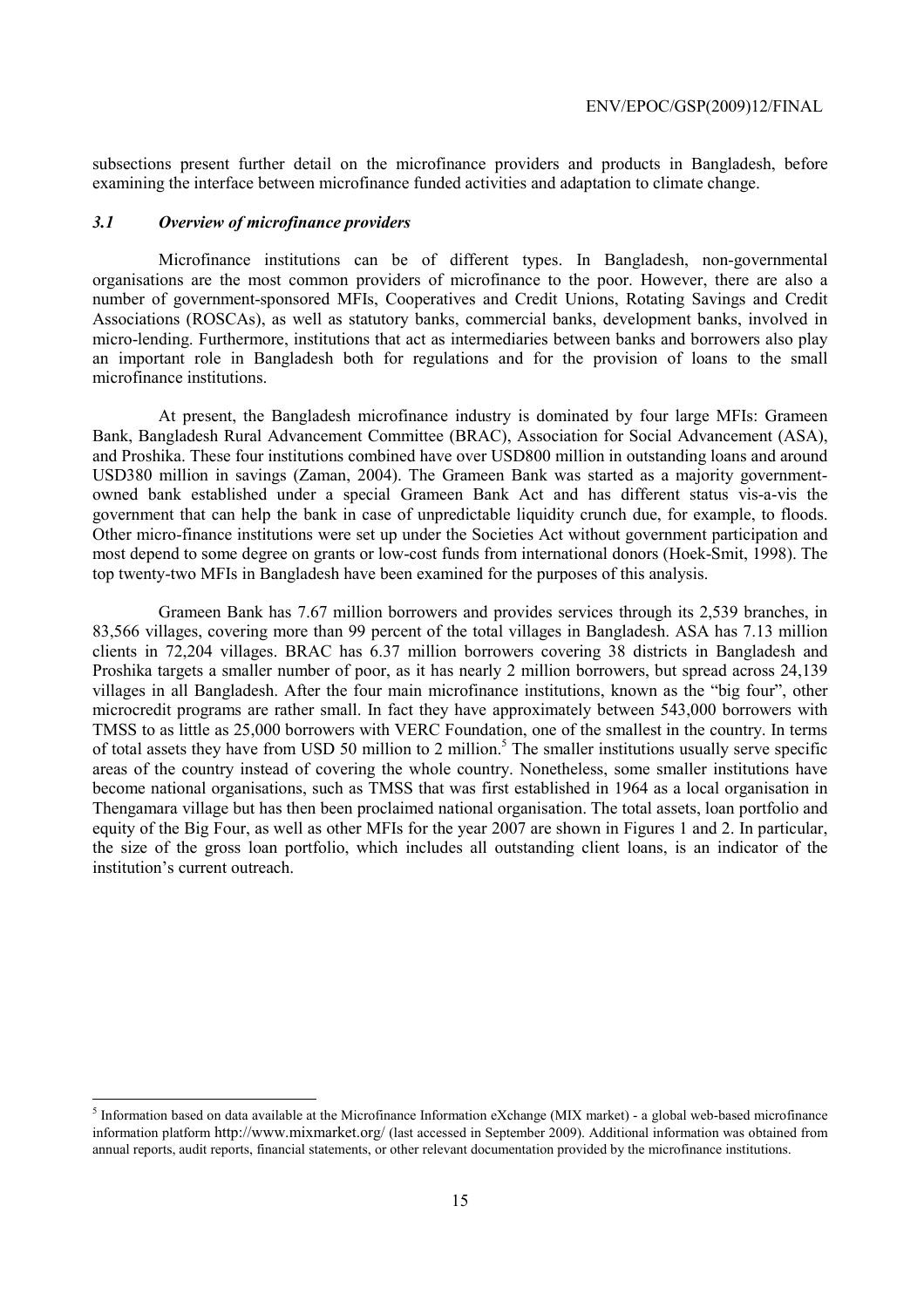

Figure 1. Assets, Loan Portfolio and Equity of the Big Four MFIs in Bangladesh<sup>6</sup>

**Figure 2. Assets, Loan Portfolio and Equity of other MFIs in Bangladesh7**



# *3.2 Products available*

The institutional mission of microfinance providers is to support and strengthen the economy at the bottom of the socio-economic pyramid by facilitating access to financial services for the poor and disadvantaged and improve the quality of their lives. Different microfinance institutions in Bangladesh however employ different approaches to accomplish this overall mission. In particular, while some MFIs concentrate only on the provision of financial products, others try to combine credit provision with the delivery of social services. Grameen Bank and ASA tend to prefer the former approach, while BRAC and Proshika prefer the more holistic approach. The distinction, however, is not yet as clear as the institutions that privilege pure-financial products also provide - although to a lesser extent - social and physical infrastructure projects such as for housing, sanitation, drinking water, education, and family planning.

 $\overline{a}$ 

 $6$  Data on the Microfinance institutions in Bangladesh were taken from MIX market.

 $<sup>7</sup>$  Ibid</sup>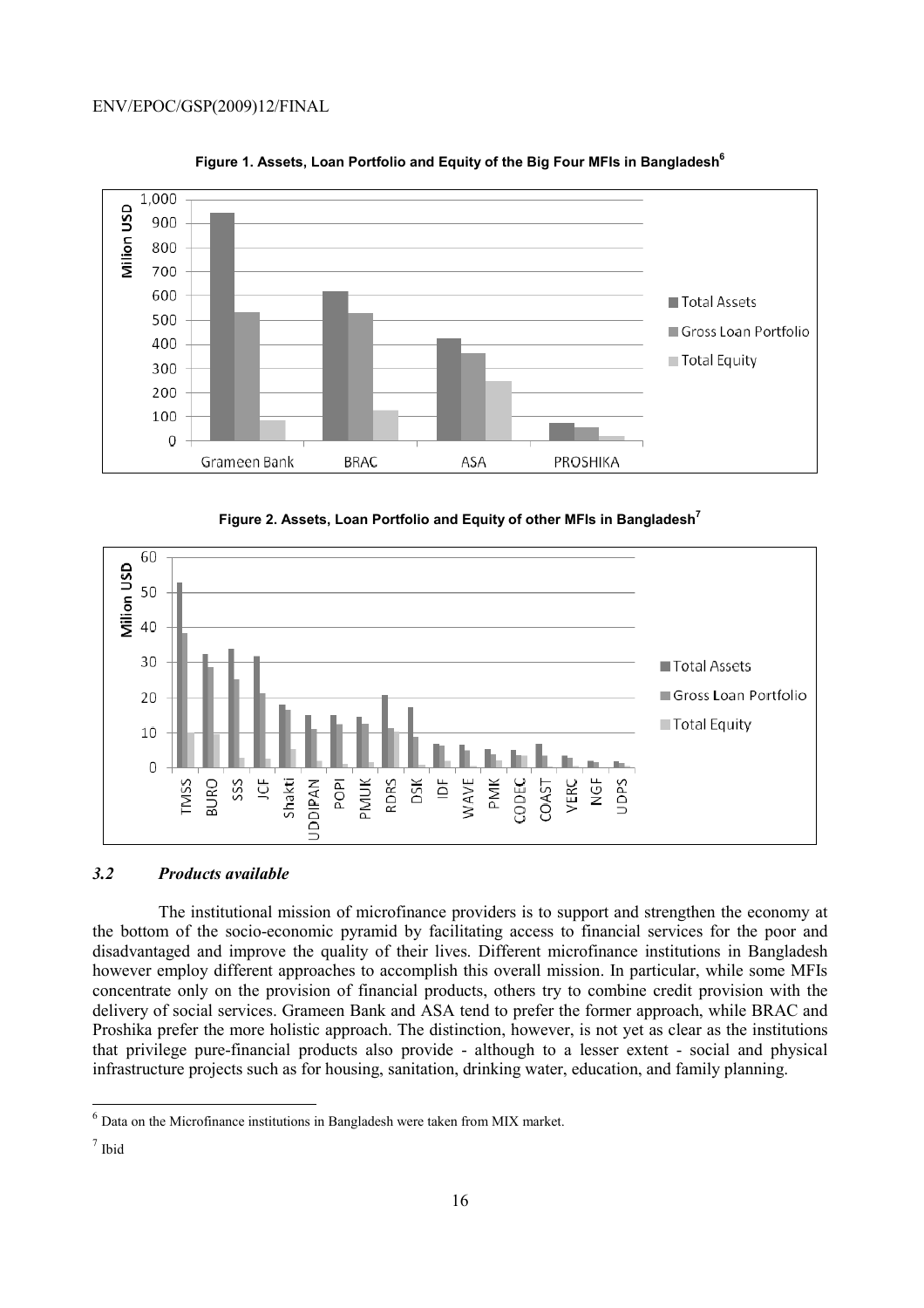The most common products offered by Bangladesh MFIs are financing for employment and income generating activities often coupled with skills development and training programs. The institutions prioritise those activities and encourage the business development plans of their clients in order to empower them and move them out of poverty and vulnerability.

The activities for income raising purposes and job creation focus on the development of small enterprises. Other activities or job opportunities created, especially for the rural poor, fall into agricultural, livestock and fishery sectors. On the other hand, social focused programs provide usually education loans, housing loans, technology transfer, insurance<sup>8</sup> and savings schemes, water and sanitation facilities or disaster relief operations.

This analysis has reviewed 226 microfinance lending programs in recent years (usually for the period 2006-2008) by over 22 major MFIs in Bangladesh. Each lending program contains a large number of microloans, with beneficiaries that can run into the thousands. The programs examined here constitute a bulk of the lending portfolios of the 22 top MFI's over the period of analysis. For the purpose of this analysis, the programs were clustered into the following categories: employment generating activities; agriculture, livestock and fisheries; water and sanitation, health, housing, forestry, disaster relief and preparedness, information and technology transfer, education, and renewable energy. Slightly less than half of the programs are in agriculture, livestock and fisheries. Employment and income generating activities are next, followed by disaster relief and preparedness, water and sanitation, and health. The share of programs in each of these categories is shown in Figure 3.





<sup>&</sup>lt;sup>8</sup> Micro-insurance is gaining importance in Bangladesh and the demand among poor communities is largely increasing. Both MFIs (BRAC, Proshika, ASA, DSK, IDF, SSS) and formal insurance companies (Delta Life Insurance Ltd) are providing insurance schemes to the poor. However, insurance for weather related disasters is still very limited.

<sup>&</sup>lt;sup>9</sup> Source: Analysis by the authors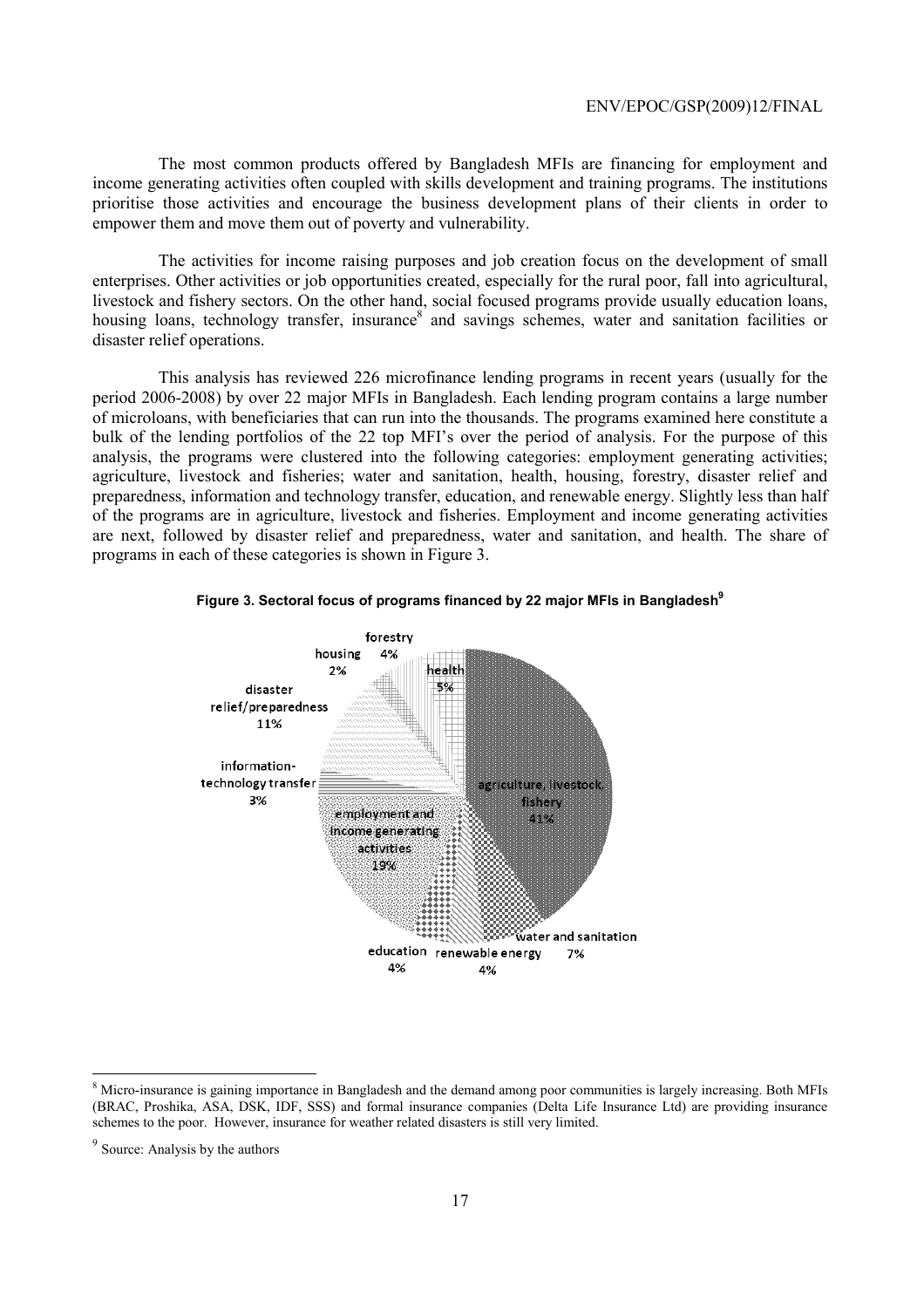$\overline{a}$ 

## *3.3 Links to climate change adaptation*

There are clearly significant overlaps between the priority categories for microfinance programs illustrated in Figure 3, and the key climate change vulnerabilities for Bangladesh that have been identified in Table 1. In particular agriculture, disaster relief and preparedness, water and sanitation, as well as health that are key climate change vulnerabilities, all feature prominently among microfinance project priorities. The linkages between microfinance and adaptation, however, are more nuanced than this rather preliminary mapping. Many activities, which *a priori* may not appear to be linked to climate change may in fact contribute to improving the asset base of the poor and therefore contribute to reducing vulnerability to climate change impacts. On the other hand, many programs in climate sensitive sectors may, in fact, end up having little link to adaptation or promoting climate resilience. Finally, there might be other microfinanced activities which may not contribute to adaptation, but whose success might be affected if the impacts of climate change are not adequately taken into account. A more nuanced approach is therefore needed.

This study has therefore carefully examined available documents such as MFI annual reports and related material for the 226 programs funded by the 22<sup>10</sup> major MFIs. Financial statements and audit reports for the years 2006-2008 were also collected directly from some MFIs. Specific empirical data on the performance of specific MFIs is based upon the Microfinance Information eXchange online platform, which provides data for all active MFIs in the world.

In some cases, however, the information available is very limited for a comprehensive evaluation of the extent to which specific loans and projects might contribute to adaptation. In fact, a comprehensive analysis would require a detailed assessment of all projects and consideration of site-specific climate change impacts, which, considering the lack of detailed information available on many programs and projects, is beyond the scope of this analysis. Given these complexities, this report provides only an indicative assessment of the link between microfinance and adaptation to climate change and what may need to be done differently by the MFIs to better integrate climate change consideration in their activities.

The programs analysed here are clustered into three categories: "no-link", "win-win"; and "climate proofing". As the name implies, "no link" programs have no direct connection to adaptation. They include, among others, all programs that are solely devoted for income generation purposes and business development. Such programs have an immediate positive impact on the livelihoods of the clients as they reduce their vulnerability to climate change by diversifying their assets and giving them more means to cope. However, since a direct link with adaptation is absent, the majority of these projects fall into the "no link" category. "Win-win", meanwhile, refers to those microfinance programs, which, as currently structured, would automatically also contribute to adaptation to climate change. This category includes programs in climate sensitive areas, such as agriculture, water resources that are implementing good practices for both development and adaptation. It also includes disaster preparedness and relief activities that can also be viewed as proactive and reactive adaptation. The "climate-proofing" category, meanwhile, refers to activities that might need to be adjusted to take better account of the risks posed by climate change and/or to facilitate adaptation. These include activities that could eventually lead to maladaptation to future climatic conditions as well as activities that may require adjustment in order to be more resilient to climate change. The results of this clustering are shown in Figure 4.

<sup>&</sup>lt;sup>10</sup> Grameen Bank, Association for Social Advancement (ASA), Bangladesh Rural Advancement Committee (BRAC), PROSHIKA, Thengamara Mohila Sabuj Sangha (TMSS), BURO Tangail, Society for Social Services (SSS), Jagorani Chakra Foundation (JCF), Shakti Foundation, UDDIPAN, People's Oriented Program Implementation (POPI), Padakhep Manabik Unnayan Kendra (PMUK), Rangpur Dinajpur Rural Service (RDRS), Dushtha Shasthya Kendra (DSK), Integrated Development Foundation (IDF), WAVE Foundation, Palli Mongal Karmosuchi (PMK), Community Development Centre (CODEC), Coastal Association for Social Transformation Trust (COAST), Village Education Resource Centre (VERC), Nowabenki Gonomukhi Foundation (NGF), Uttara Development Program Society (UDPS).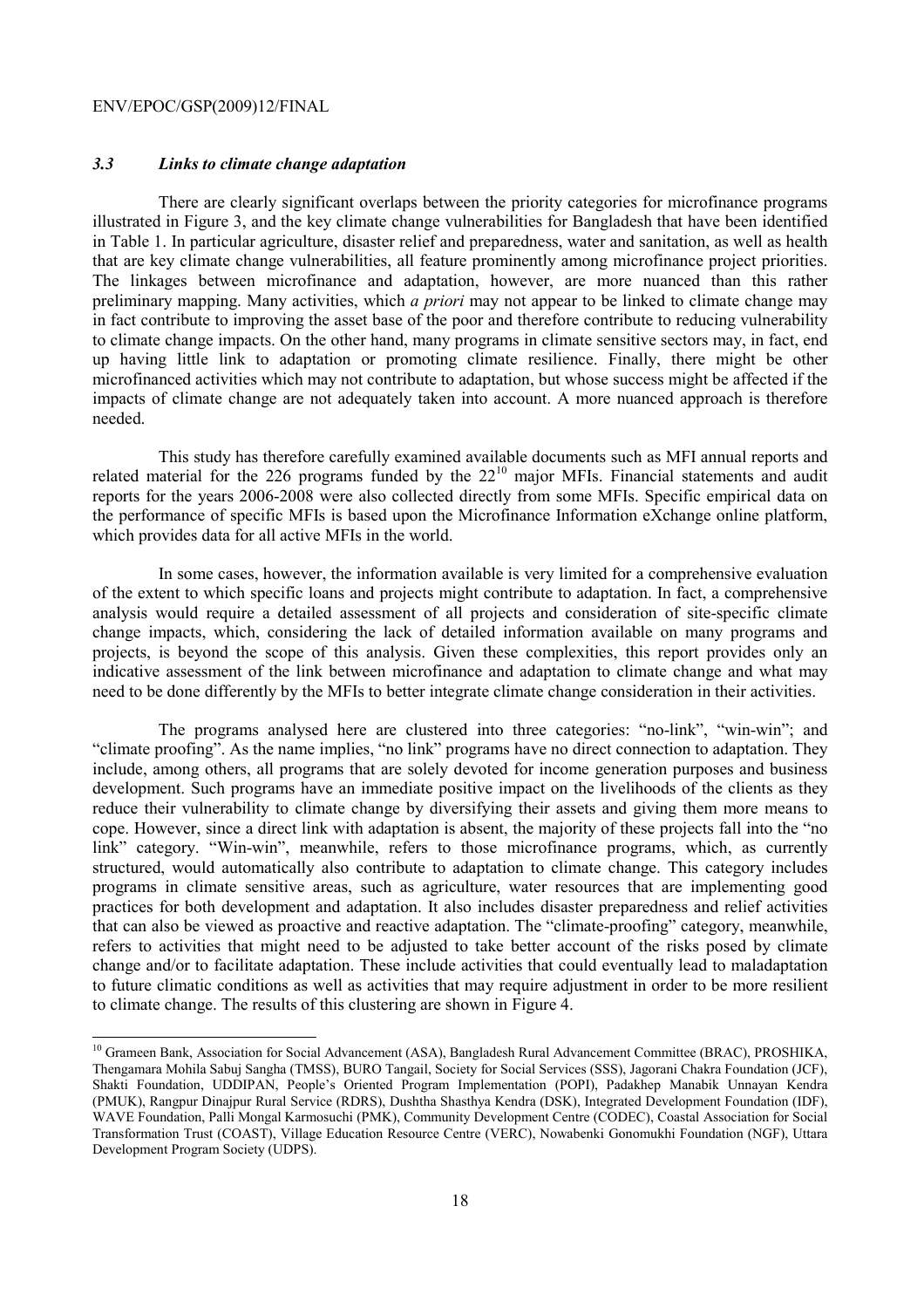

Figure 4. Categorisation of microfinanced programs in Bangladesh in terms of links to adaptation<sup>11</sup>

Slightly less than half (44%) of all programs examined have no link with adaptation or vulnerability reduction. This is not surprising, given that microfinance addresses a diverse array of pressing and urgent financial needs of the poor. What is, however, surprising is that almost the same percentage (43%) of existing microfinance programs in Bangladesh are already automatic "win-wins" from a climate change adaptation perspective. Not only does it reinforce the close synergy between the development and adaptation needs, it also shows the tremendous potential of microfinance for enhancing the climate resilience of some of the most vulnerable sections of the society which have been hard to target through international financing on adaptation as well as official development assistance. Also surprising is the relatively low percentage (13%) of existing programs that might need to be adjusted to reflect the implications of climate change and to facilitate adaptation. The figure is likely to be significantly higher for development projects financed through other modalities. However, this is not surprising. Unlike "macro" financed investments such as for infrastructure and land-use planning that might engender long term irreversibilities and might therefore need to adequately incorporate climate change considerations, microfinance only targets very small, short term lending to meet urgent needs. Therefore, it might be hard in many cases to identify what, if anything, might need to be done differently in light of climate change. Nevertheless, this study did identify at least some microfinance projects that could better reflect the longer term implications of climate change. Specific detail on both the "win-win" activities, as well as those that might need to be climate proofed is provided in the next sub-section.

# *3.4 How microfinance institutions are already promoting adaptation*

Microfinance lending in Bangladesh contributes to adaptation both by providing the poor with means of accumulating and managing assets (thereby reducing their overall vulnerability), and as well by financing activities that are more specifically targeted at reducing vulnerability to weather and climate risks, especially in the areas of water management, agriculture and fishery, forestry, health, and housing.

There are now a small set of examples where microfinance is taking the longer term perspective and helping reduce vulnerability to evolving risks posed by climate change. One such shift has been in recognizing the importance of disaster preparedness (and not just disaster relief), and the implications of climate change in this regard. BRAC, the second largest MFI in Bangladesh, for example has recently established a permanent disaster preparedness and climate change department. This department aims at

 $11$  Source: Analysis by the authors.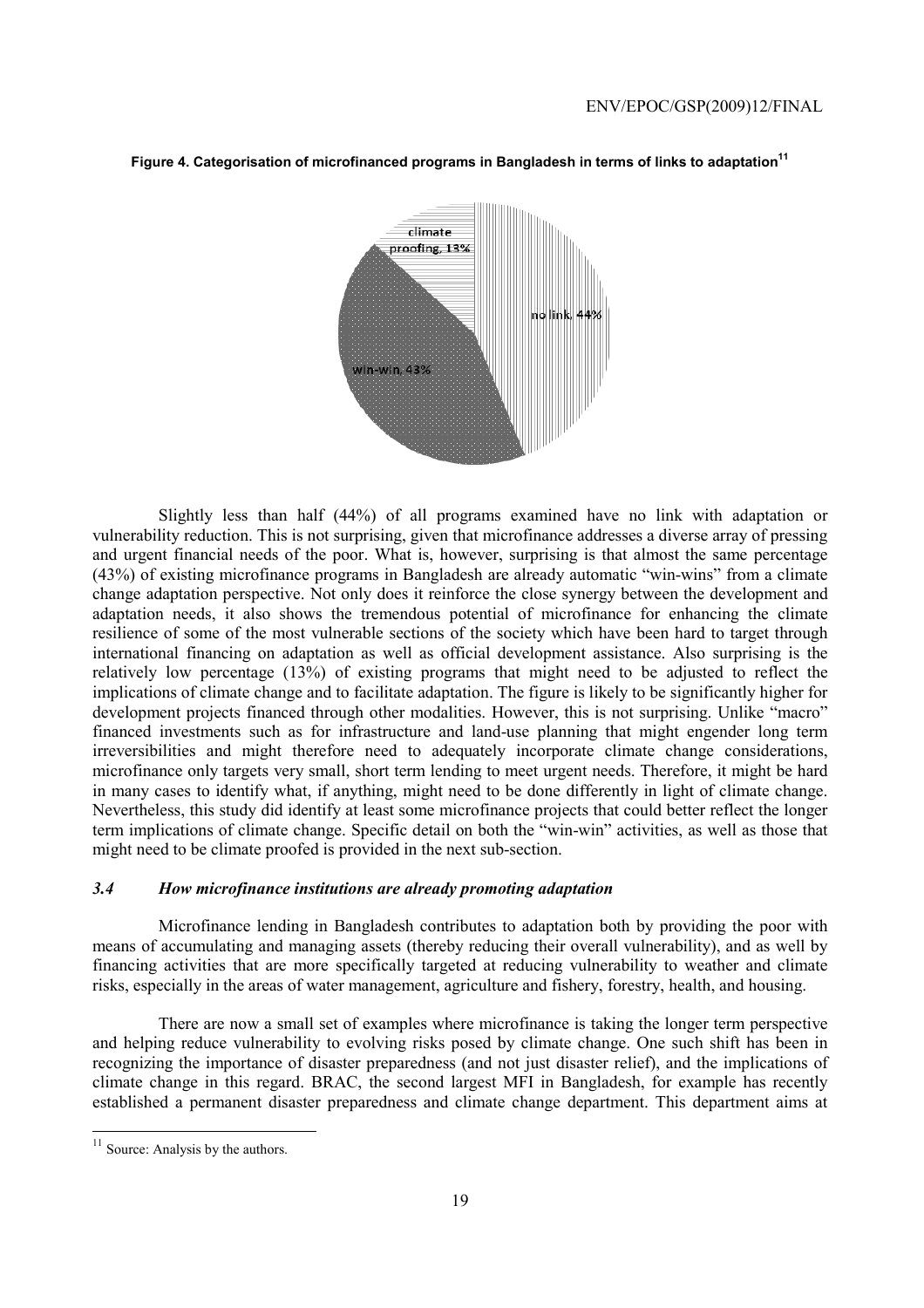fostering community level adaptation to climate change and will train staff and update training modules to have a better focus on disaster preparedness. The operational activities of most MFIs, however, are still focused more on disaster relief than preparedness. A particularly effective response in this context was in the immediate aftermath of cyclone Sidr which was one of the strongest storms to develop in the Bay of Bengal (Box 3).

#### **Box 3. BRAC Response to Cyclone Sidr**

BRAC operated one of the largest non-governmental responses to cyclone Sidr, which was the equivalent of a category 5 tropical storm that made landfall in Bangladesh on November 15 2007. BRAC successfully raised USD 6 million for the immediate relief operation, with USD 1 million released from its own reserves. As part of a multipronged response BRAC provided food aid to almost a million people, had health workers treating thousands of affected patients, while its water and sanitation teams cleaned and disinfected close to two thousand five hundred ponds contaminated by the cyclone. From a microfinance perspective, meanwhile, BRAC suspended all loan repayments in the cyclone affected areas until March 2008 and provided full access to borrower's own emergency savings accounts - an average of USD 260 (BDT 18,000) for each person. It also announced that microfinance loans of up to USD 14.5 million would be written off in the cyclone affected areas. In addition, to ensure long term rehabilitation, BRAC subsequently invested in rebuilding educational infrastructure, re-establishing social forestry, replacing poultry and livestock, agricultural rehabilitation, replacing fishing boats, repairing water filters, constructing additional cyclone shelters and long term livelihood creation.

*Source*: BRAC Annual Report 2007

Microfinance institutions are also contributing to enhancing longer term resilience to the impacts of climate change through loans to support building of housing that is more resistant to storm surges and floods. The Integrated Development Foundation (IDF) – a mid-size microfinance institution in Bangladesh - has a specific housing program under which it provides loans to disaster affected clients so that they are able to build safer houses with more resilient materials. These loans are provided for a "long" term perspective [relative to typical microfinance loans] of 8 years with flexible repayment procedures. The Grameen Bank also provides housing loans. Following devastating floods in 1987 the Grameen Bank developed its own design that its borrowers could use to build houses that are resilient to floods and strong monsoon winds. The houses vary in appearance throughout the country but have the same basic structural components. There are four reinforced concrete pillars on brick foundations at the corners of the house and six intermediary bamboo posts, with bamboo tie beams, wooden rafters and purlins supporting corrugated iron roofing sheets (Grameen Bank, 1999). This provides stability in the flood and strong monsoon wind and protection from the heavy rain during the monsoon season.

Another initiative that may go towards facilitating longer term adaptation is the promotion of hybrid crop varieties that are tolerant to salt and water related stresses. BRAC has been a pioneer in this area as it views varieties such as hybrid rice and saline resilient crops as critical to boosting crop production and incomes. Such varieties can also enhance resilience to the impacts of climate change such as saline intrusion, as well as enhanced drought and flooding risks. This initiative has received severe criticism in many quarters as it is viewed as promoting genetically modified organisms. BRAC has also been criticised for making some of its lending conditional on adoption of hybrid varieties, although the organisation insists that borrowers are under no such pressure. This also highlights the central dilemma in terms of the extent to which microfinance can be used as leverage to encourage the adoption of technologies and practices that may, on the one hand, enhance resilience but, on the other hand, run into concerns about their viability and ancillary effects.

Beyond these examples of microfinance initiatives that can build capacity for anticipatory adaptation to climate change, there are a large number of examples of more reactive actions to current weather and climate risks that might also be synergistic with adaptation to climate change. Disaster relief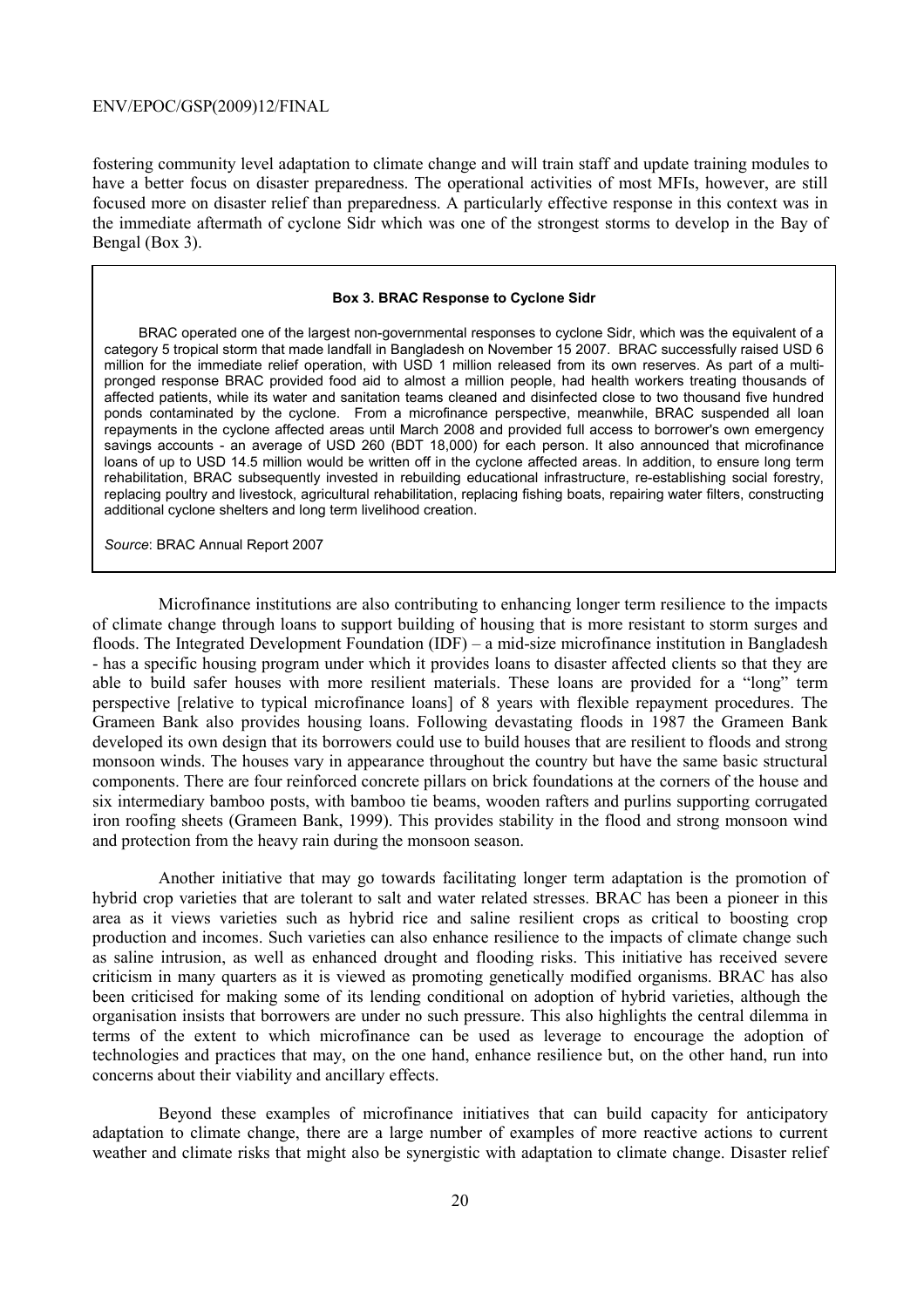activities for those affected by frequent floods and cyclones clearly fall in this category, and several microfinance institutions in Bangladesh are actively engaged in this area. Microfinance institutions also offer a number of products aimed at improved water management and helping the poor have better access to irrigation and ground water. Given that some of the most serious impacts of climate change are related to freshwater resources and water availability, projects that implement efficient water management practices are particularly relevant from an adaptation perspective. Microfinance is also supporting a number of crop and income diversification projects that protect yields and incomes under variable weather and climatic conditions. MFIs such as Proshika,  $RDRS<sup>12</sup>$  and TMSS<sup>13</sup> have crop and income diversification initiatives that offer training and credit in new cropping patterns, innovative practices such as joint rice and fish cultivation, and satellite activities such as poultry farming and garment making. Finally, microcredit is playing an important role in fostering the growth of aquaculture in Bangladesh. Aquaculture is the fastest growing food-producing sector in the world, especially in Least Developed Countries. It helps the poor adapt to the impacts of both floods and drought, while ensuring food production to the poor farmers and boosting incomes, especially if integrated with agriculture<sup>14</sup>. Grameen Fisheries and Livestock Foundation have several programs to rehabilitate ponds for aquaculture. The bank excavated 432 ponds with over 400 hectares of water area, trained beneficiary groups, provided fertilizers, nets, boats and other inputs, thereby enrolling many poor and creating job opportunities. All these activities contribute to enhancing the resilience of the poor to the impacts of weather and climate.

# *3.5 Opportunities for furthering the role of microfinance in adaptation in Bangladesh*

Beyond harnessing existing "win-wins" identified in the previous section, there are nevertheless other areas where microcredit activities might need to be done differently in order to facilitate adaptation to climate change. This includes at least three kinds of activities: (i) changes in the technical design of existing projects; (ii) modification of financing modalities; and (iii) inclusion of activities that are not currently included in microcredit portfolios – all with a view to facilitating adaptation to the impacts of long term climate change.

With regard to existing projects, it is important to bear in mind that micro-financed loans are typically very small scale and short-term. Therefore, unlike many large-scale projects financed by other channels (such as Official Development Assistance) most microfinance funded projects do not have a longterm footprint and therefore cannot explicitly incorporate considerations of longer term climate change. Some exceptions however include the construction of disaster resistant housing through micro-finance where exposure to future climatic risks might also need to be a consideration in their design. Likewise, projects relating to pond excavations for aquaculture may need to consider any anticipated changes in the location and vulnerability of the land to flooding and saline intrusion.

There are also cases where there might be a conflict between short term development and income generation needs which microfinance might fund, and responses that might be needed to enhance resilience to the impacts of climate change. In such cases, micro-finance institutions might need to apply a "climate lens" to ensure that the projects they fund might not end up enhancing vulnerability to climate change over the longer term.

<sup>12</sup> *Rangpur Dinajpur Rural Service*

<sup>13</sup> Thengamara Mohila Sabuj Sangha

<sup>&</sup>lt;sup>14</sup> At the same time, however, aquaculture itself might be vulnerable to the impacts of climate change. A study led by the World Fish Center underlined the following opportunities for farmers to increasing the resilience of the farming system: i) use of flooded and saline areas no longer suitable for crops to cultivate fish. ii) Using the waste nutrients and water from the reservoirs and ponds used for fish culture to help sustain crops during periods of droughts (The WorldFish Center, 2007).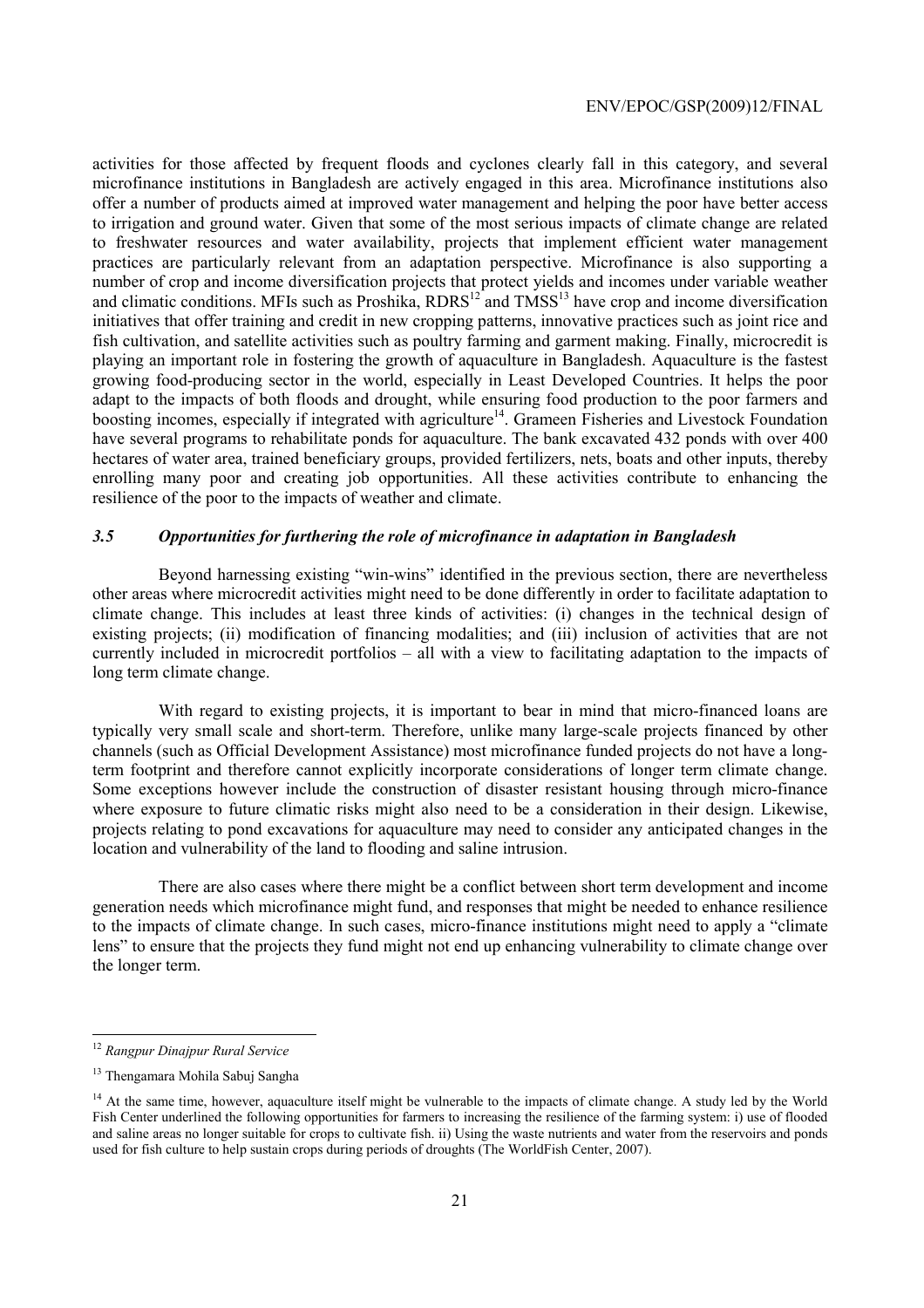Climate change may also require changes in micro-finance lending practices. Due to the additional stresses caused by climate change on the livelihoods of the poor, especially natural disasters such as floods and droughts, the clients may not be able to always repay the loans on time. Also, in areas where income activities mostly rely on highly seasonal occupations such as agriculture, regular repayments are more difficult to impose. Taking into account the difficulties that borrowers may encounter, and the long-term effect of climate change, products could be structured in a more flexible manner. For instance, microfinance institutions could program more flexible repayment instalments for the loans in the most vulnerable seasons, instead of asking weekly repayments, and set lower interest rates like they do for some housing programs that do not provide any revenue. Most disaster relief projects are already providing loans for shelters or water tanks at zero interests. Although micro-finance practitioners argue that the fiscal discipline imposed by frequent repayment is critical to preventing loan default, several studies suggest that among micro-finance clients who are willing to borrow at either weekly or monthly repayment schedules, a more flexible schedule can significantly lower transaction costs without increasing client default (Field and Pande, 2008).

Finally, there is potential to undertake programs or to scale up existing activities that can help promote adaptation to climate change. For example, education loans and training could be offered to target groups on community level adaptation strategies. Loans for promotion and use of flood, drought, and salt resistant crops may also be scaled-up, although as noted earlier, this remains a controversial issue in Bangladesh. Finally, there is potential for promoting a number of projects such as cage aquaculture, ricefish farming, and floating gardens that are more resilient to flooding risks. Cage aquaculture can also increase fishing revenues thereby allowing the poor to sell the extra fish in the market and increase their income. The practice consists of culturing fishes in cages made of metal nets, in open water bodies. Limited investments are required, provided access to water bodies and the potential revenues are quite high. Some incompatibilities may arise between the immediate needs of the poor to have credit and the seasonal income that cage culture can offer. Thus microfinance institutions will have to provide credit for aquaculture activities with flexible, like yearly, repayments instalments. A positive side is that farmers can utilize this practice in any water body, even in flooded and waterlogged areas and keeping their businesses (Hossain et al, 2005). Producing fish in rice fields can also be a good strategy. Although it doesn't increase fish production, it increases the nutritional status of the households. Therefore in periods of low productivity this could be a valuable source of nutrition for the poor. However rice-fish farming is vulnerable to droughts and floods, thus it is necessary to pay greater attention in implementing the technique in the right season and the right locations (Hossain et al, 2005). Due to the high incidence of floods in Bangladesh much of the land is covered by water for long periods or waterlogged when the flood retires, preventing people from cultivating vegetables. Floating gardens are an excellent response to that. They are inexpensive to build, as they are made of local materials such as hyacinth, a local weed, and the farmers are able to cultivate crops on these rafts also during flood period.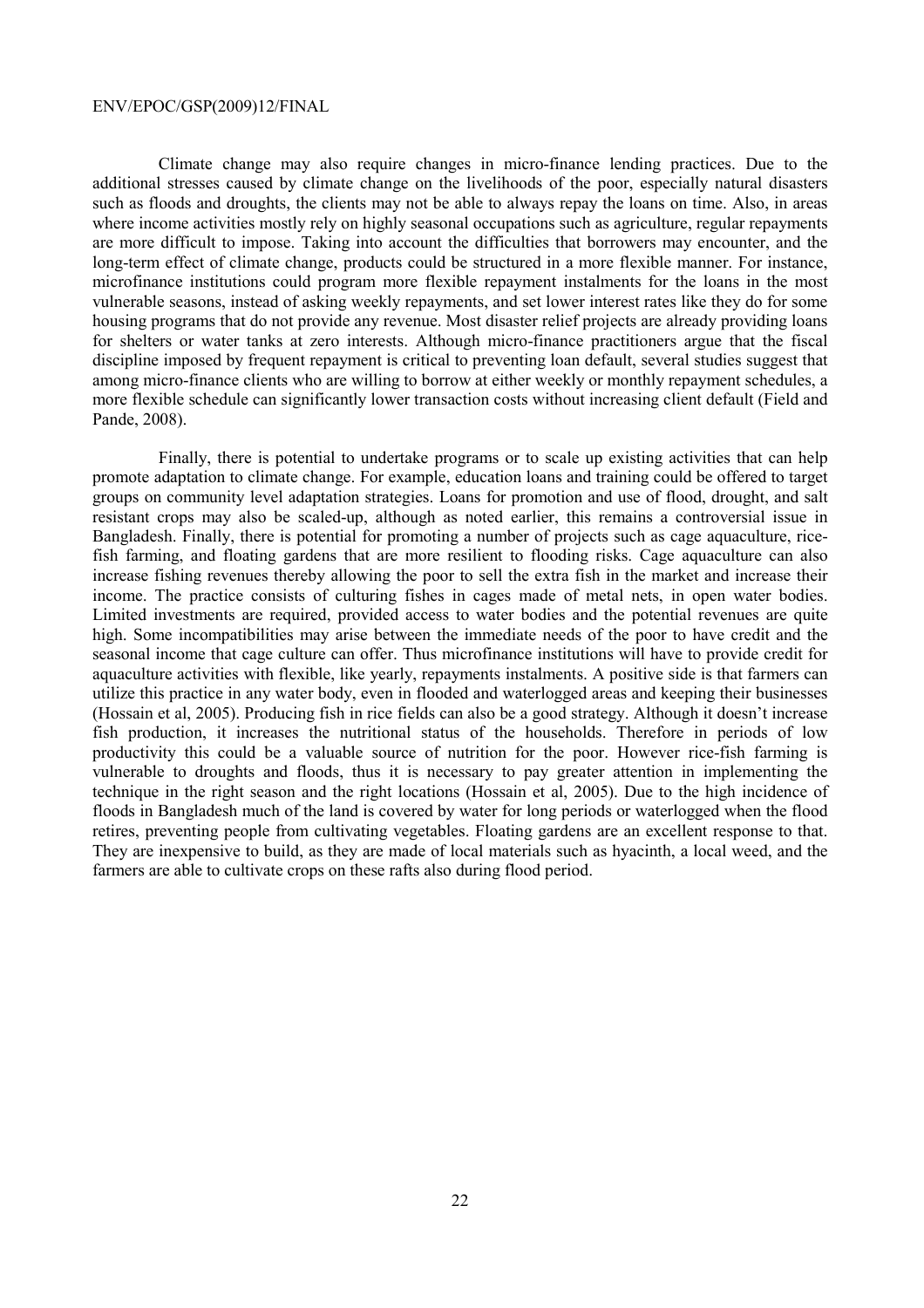# **4. Examining Microfinance-Adaptation linkages in Nepal**

Nestled in the Himalayas between China and India, Nepal is one of the poorest countries in the world. 82.5% of the population living below the international poverty line of 2 USD per day and some 38% of the population surviving on less than 1 USD per day (World Bank, 2003). Nepal has a population of 23 million, of which only 12% lives in urban areas. The rest of the population is concentrated in rural areas, working mainly in the agriculture sector. An observed warming trend over the past several decades is already having discernible and generally adverse impacts on both mountains and water resources that underpin Nepal's economic and energy infrastructure. Many mountain glaciers are in a general state of retreat, and some are expected to disappear entirely in the coming decades (Agrawala et al. 2003b) Glacier retreat and ice melt more generally are also significantly increasing the size and volume of several of Nepal's glacial lakes, making them more prone to glacial lake outburst flooding (GLOF).

Climate change scenarios for Nepal across multiple general circulation models meanwhile show considerable convergence on continued warming, with country averaged mean temperature increases of 1.2°C and 3°C projected by 2050 and 2100. Continued glacier retreat will not only increase the risk of GLOFs but can also reduce dry season flows fed by glacier melt, while there is moderate confidence across climate models that the monsoon might intensify under climate change. This contributes to enhanced variability of river flows. A subjective ranking in a previous OECD analysis of key impacts and vulnerabilities in Nepal identifies water resources and hydropower as being of the highest priority in terms of certainty, urgency, and severity of impact, as well as the importance of the resource being affected (Table 2).

| Resource/ranking                  | <b>Certainty of</b><br>impact | <b>Timing of</b><br>impact<br>(urgency) | Severity of<br>impact | Importance of<br>resource |
|-----------------------------------|-------------------------------|-----------------------------------------|-----------------------|---------------------------|
| Water resources and<br>Hydropower | High                          | High                                    | High                  | High                      |
| Agriculture                       | Medium-low                    | Medium-low                              | Medium                | High                      |
| Human health                      | Low                           | Medium                                  | Uncertain             | High                      |
| Ecosystems/Biodiversity           | Low                           | Uncertain                               | Uncertain             | Medium-high               |

# Table 2. Priority ranking of climate change impacts for Nepal<sup>15</sup>

From a microfinance perspective, meanwhile, Nepal – like Bangladesh – has an active microfinance sector. However, relative to Bangladesh, the microfinance sector in Nepal is smaller, less deep in terms of penetration, and has a more limited portfolio of financial products.

The first attempt to promote microfinance services in Nepal, in fact, dates back to the 1950s. However, actual development of such institutions is relatively recent. Microfinance was recognized as being integral to poverty alleviation only in the country's sixth five year plan (1980-85). It got a significant boost subsequently when the government established Regional Rural Development Banks (RRDB) modelled on the Grameen Bank in each of the five development regions of Nepal in 1992. Recent years have witnessed considerable growth in microfinance activities in Nepal. Private microfinance banks and financial intermediary NGOs grew almost four-fold between July 2004 and July 2006. However, only 33% of households below the poverty line in Nepal currently have access to microfinance products, with the poor living in mountainous regions being particularly excluded (Ferrari, 2008).

<sup>15</sup> Source: Agrawala *et al*. (2003b)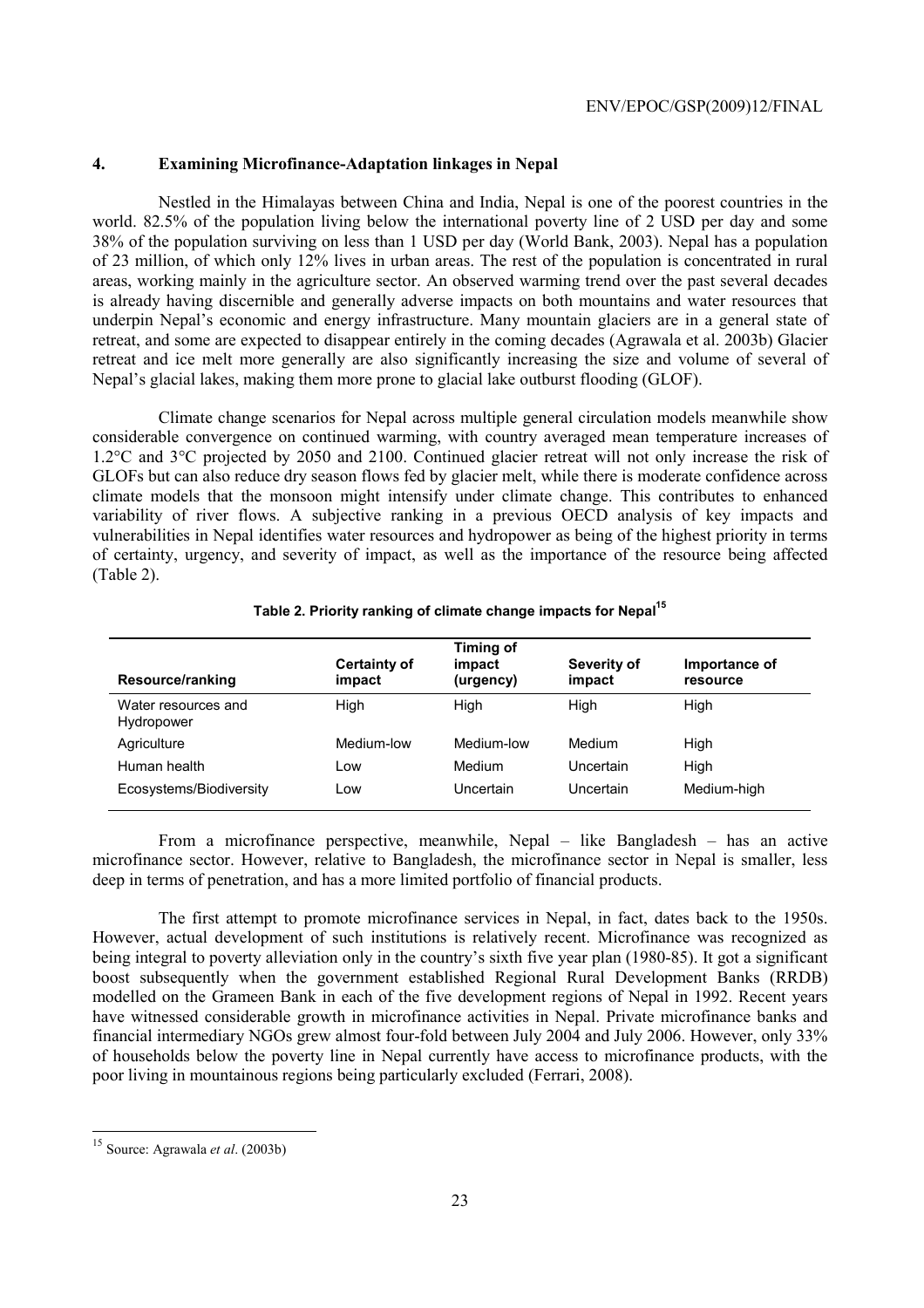# *4.1 Overview of microfinance providers*

In Nepal the microfinance sector can be divided into three categories: formal, semi-formal and informal. The formal segment includes commercial banks, development banks, finance companies and rural microfinance banks. The semi formal category comprises of Small Farmers Cooperatives and Savings and Credit Cooperatives (SACCOSs) and NGOs. Finally, the informal segment includes informal savings and credit associations, money lenders and cohort groups. About 38 percent of households in Nepal have an outstanding loan exclusively from the informal sector, 16 percent from both the informal and formal sector, and 15 percent from only the formal sector (Ferrari, 2008). The regulated microfinance sector in Nepal consists of 9 microfinance banks (comprised of 5 publicly owned Regional Rural Development Banks and 4 private microfinance banks), 47 NGOs and 20 financial cooperatives. The microfinance sector in Nepal has experienced considerable growth in recent years, although the sector as a whole is much smaller than in Bangladesh. Figure 5 illustrates the growth in gross loan portfolio of 6 of the largest microfinance institutions in Nepal from 2005 to 2008.





The five Regional Rural Development Banks are: the Purbanchal Grameen Bikas Bank (eastern region); the Pashchimanchal Grameen Bikas Bank (western region); the Madhyanchal Grameen Bikas Bank (centre); the Madhya-Paschimanchal Grameen Bikas Bank (mid-western region), and the Sudur-Paschimanchal Grameen Bikas Bank (far west region). They have been established in 1992 and played a catalytic role in this sector. However, in order to solve some financial problems under the public ownership the Central Bank of Nepal has now decided to privatize the five RRDBs. The two largest microfinance banks, Nirdhan Utthan Bank Limited and Swalamban Bikas Bank Limited, were created from their respective parent NGOs in 1998 and 2000. Since 2000, two other microfinance rural banks were created from NGOs: Chimek Bikas Bank and Deprosc Development Bank.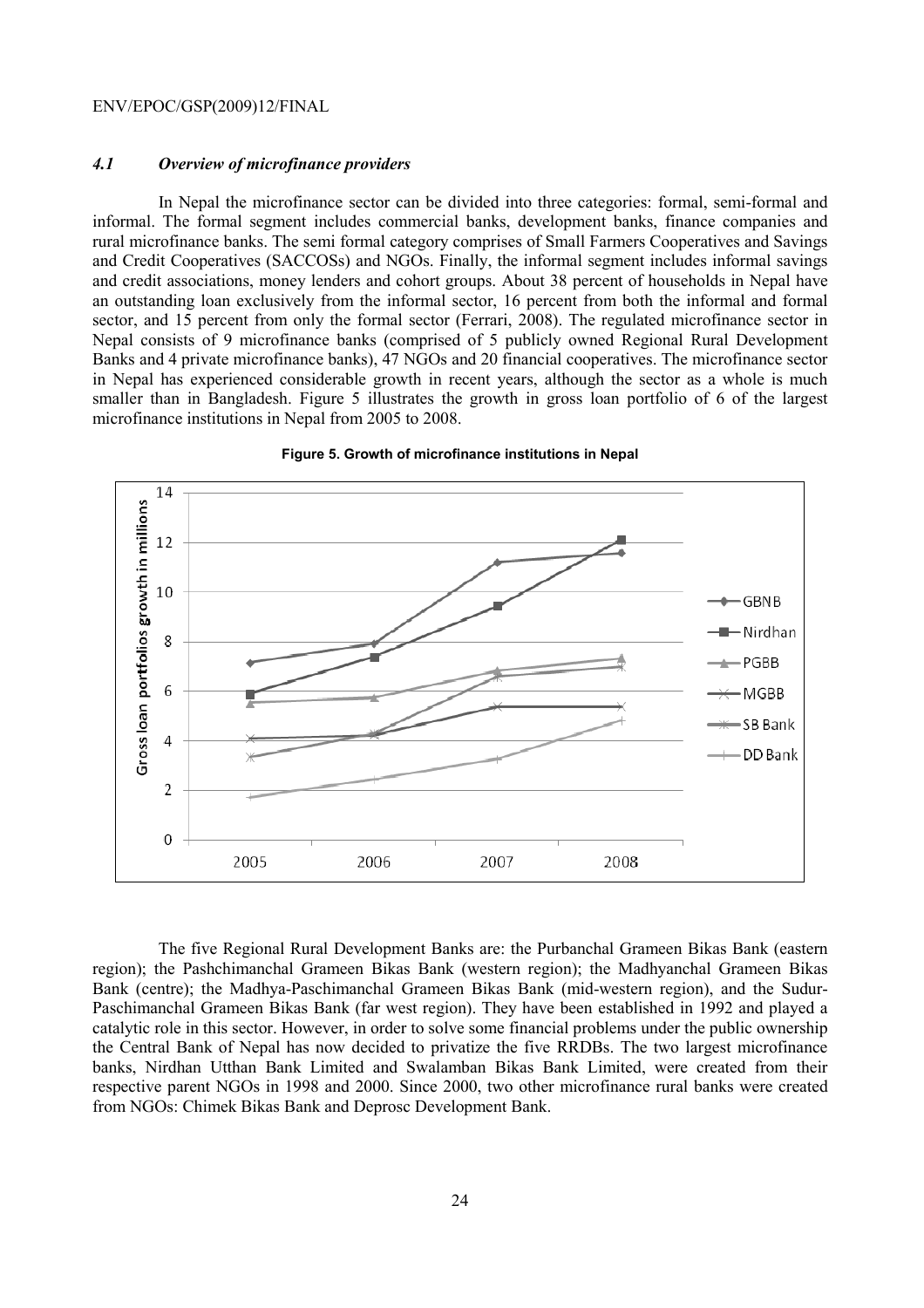The most important financial NGOs are those at the core of rural microfinance banks: the Center for Self-Help Development, Deprosc Development Bank, and Neighborhood Society Service Center. Prominent cooperatives include the Women's Cooperative Society and Bindabasani Savings Cooperative Society Limited. In addition, Nepal has three apex microfinance institutions, modelled on the  $PKSF^{16}$  in Bangladesh, that provide wholesale funds to the regulated organisations, as well as to the best performing cooperatives and NGOs.

Nepal's microfinance sector has grown rapidly in the past decade and has reached 700,000 clients in 2003. The five Rural Development Banks in Nepal serve the majority of the clients and in 2006 they reached 149,225 borrowers, with nearly 2 million Nepal Rupees in outstanding loans. The loans provided by Rural Development Banks and other MFIs usually do not exceed USD 200. Private development banks, meanwhile, collectively reached almost 200,000 borrowers. Outreach of the other microfinance institutions varies from as low as 100 borrowers with CCODER to an average of 30,000 clients. The average loans also varies among cooperatives and NGOs, from as little as USD 46 with SOLVE to USD 802 with VYCCU in 2007. Total assets, gross loan portfolio and total equity for twenty-two<sup>17</sup> leading MFIs in Nepal are shown below in Figure 6.





 $\overline{a}$ 

<sup>16</sup> Palli Karma-Sahak Foundation

<sup>17</sup> Purmanchal Grameen Bikas Bank (PGBB), Pashchimanchal Grameen Bikas Bank (PGBB), Madhyamanchal Grameen Bikas Bank (MGBB), Madhya-Paschimanchal Grameen Bikas Bank (MPGBB), Sudur-Pashimanchal Grameen Bikas Bank (SPGBB), Grameen Bank Nepal Biratnagar (GBNB), Nirdhan Uthhan Bank, Swalamban Bikas Bank (SB Bank), Chhimek Bikas Bank (CBB Bank), Deprosc Development Bank ( DD Bank), Center for Self-Help Development (CSD), Neighbourhood Society Service Centre (NSSC), Nepal Multipurpose Cooperative Society (NMCSL), Forum for Rural Women Ardency Development (FORWARD), Bindabasani Savings Cooperative Society Ltd ( BISCOL), Nepal Rural Development Society Center (NRDSC), Nepal Rural Development Organisation (NERUDO), Jeevum Vikas Samaj (JVS), VYCCU Savings and Credit Cooperative Society Ltd (VYCCU), Society of Local Volunteers Efforts Nepal (SOLVE), Buddha Mahila Savings and Credit Cooperative (BMSCCSL), United Youth Community (UNYC), Centre for Community Development and Research (CCODER).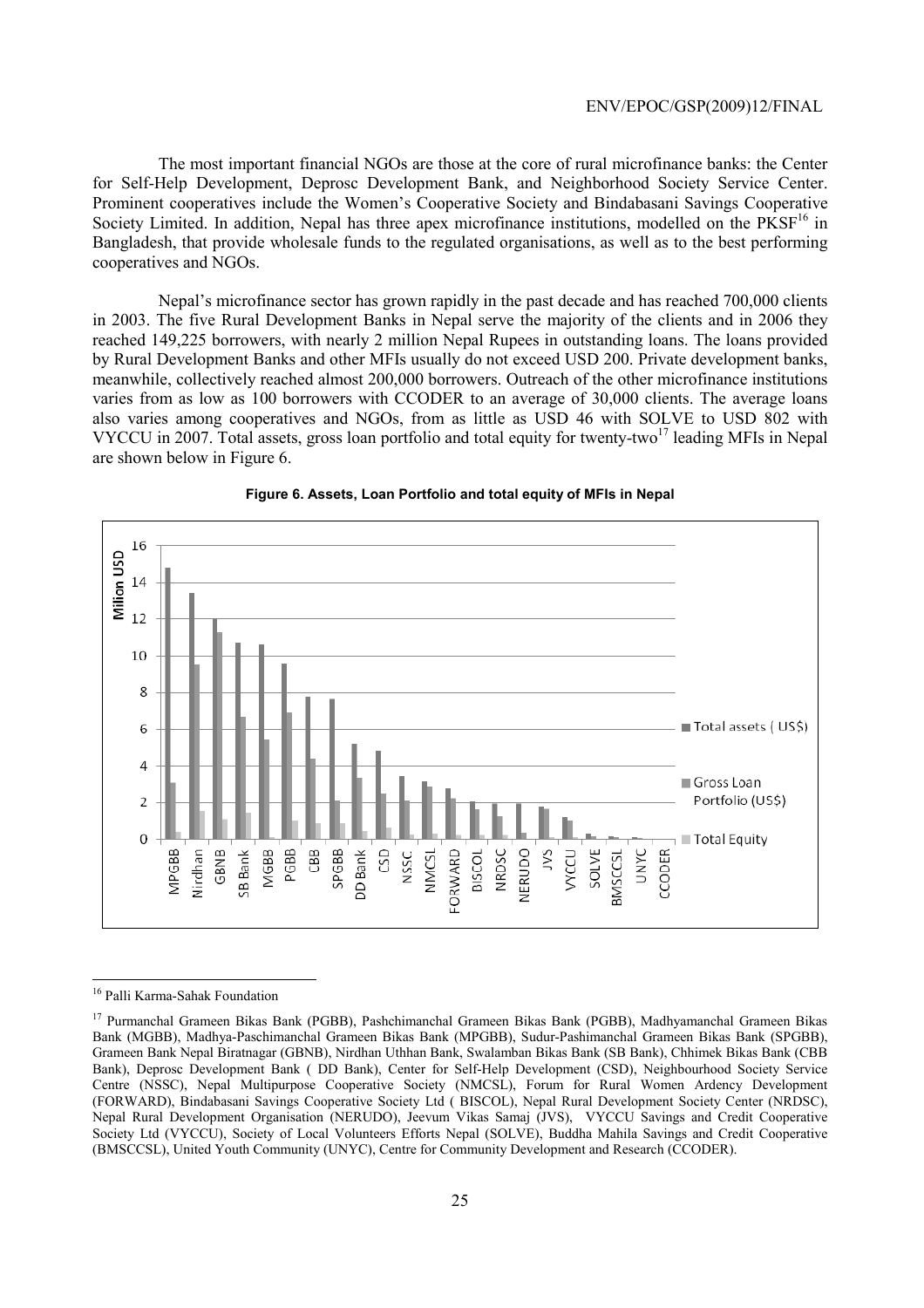# *4.2 Products available*

The products offered by MFIs in Nepal do not differ significantly from those of their counterparts in Bangladesh. However, the products and programs are less varied in Nepal. The most common products and programs are those focusing on business development, and employment generation, thereby boosting the poor's economic activities. These activities are usually agricultural, but fishery and forestry programs are also quite developed. There are also several programs focusing on water management and irrigation. The provision of social services such as sanitation, health and housing loans, disaster relief and information transfer is, on the other hand, both limited and very recent. Figure 7 illustrates the sectoral breakdown of 82 microfinance programs financed in recent years (usually for the period 2006-2008) by 22 top MFIs in Nepal.



# **Figure 7. Sectoral focus of programs financed by 22 major MFIs in Nepal18**

## *4.3 Links to climate change adaptation*

There is clearly some overlap between the priority categories for microfinance programs shown in Figure 6, and the key climate change vulnerabilities for Nepal that have been identified in Table 2. However, compared to Bangladesh, the degree of overlap between the orientation of microfinance programs and climate change vulnerabilities is more limited. The dominant climate change vulnerability in Nepal is in water resources and hydropower whereas the related category of microfinance projects – water and sanitation – represents a relatively small part of the overall portfolio. Agriculture, health and forestry are other priority areas for microfinance that also map closely to climate change vulnerabilities. The lion's share of microfinance programs, however, relates to employment and income generating activities that are not directly linked to climate change. They may, however, contribute to improving the asset base of the poor and therefore contribute to reducing vulnerability to climate change impacts. On the other hand, many programs in climate sensitive sectors such as agriculture and health may, in fact, have little link to adaptation or climate resilience. Finally, there might be other programs which may not contribute to

<sup>&</sup>lt;sup>18</sup> Source: Analysis by the authors.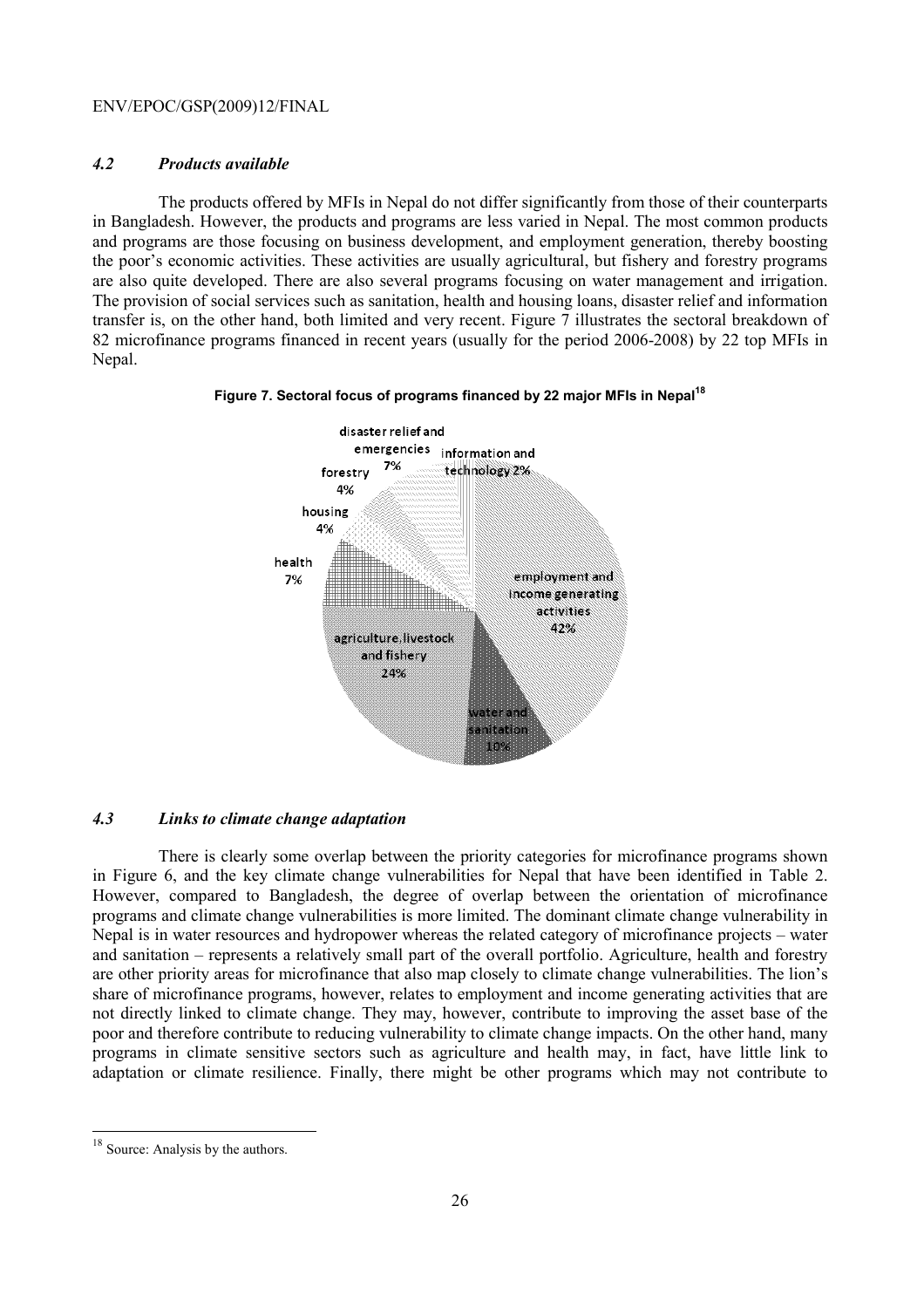adaptation, but whose success might be affected if the impacts of climate change are not adequately taken into account.

Like in the case of Bangladesh, this analysis clusters micro-financed programs of the 22 MFIs into three categories: "win-win", "climate proofing", and "no link". As noted previously, each program includes several – often hundreds or thousands – of specific microloans. The results of this categorisation are provided in Figure 8 below. Some programs are sometimes mapped on to two categories, often because of the lack of detailed information, which made the interpretation subjective.



# Figure 8. Categorisation of microfinanced programs in Nepal in terms of links to adaptation<sup>19</sup>

41% of the programs in Nepal appear to have no link with adaptation. This is not necessarily a surprise, given that micro-finance seeks to address the full range of immediate needs and vulnerabilities of the poor. Of the microfinanced programmes examined for Nepal, the so called "win wins" that are automatically beneficial for adaptation constitute a much smaller share (37%) compared to Bangladesh. This is because fewer activities are oriented specifically to reducing exposure to weather and climate risks and almost none explicitly take into account longer term implications of climate change. There are however other projects that are oriented towards reducing overall vulnerabilities, for example through income and employment generation, which will also contribute to reducing vulnerability to the impacts of climate change. The remaining 22% of projects that were analyzed appear to need some changes in the project design, or in the products they offer, in order to better reflect considerations of adaptation.

The following sub-sections provide further detail on how existing microfinance programs may be already contributing to adaptation, as well as identifying activities that might require changes in view of climate change.

# *4.4 How microfinance programs are already promoting adaptation in Nepal*

While climate related hazards – particularly flood risks – are a large component of both current and future climate change vulnerabilities in Nepal, microfinance is virtually absent in the management of such hazards. This is quite different from the case of Bangladesh where disaster relief and preparedness were an integral part of microfinance activities. Nevertheless there are a few MFI programs in Nepal in this

<sup>&</sup>lt;sup>19</sup> Source: Analysis by the authors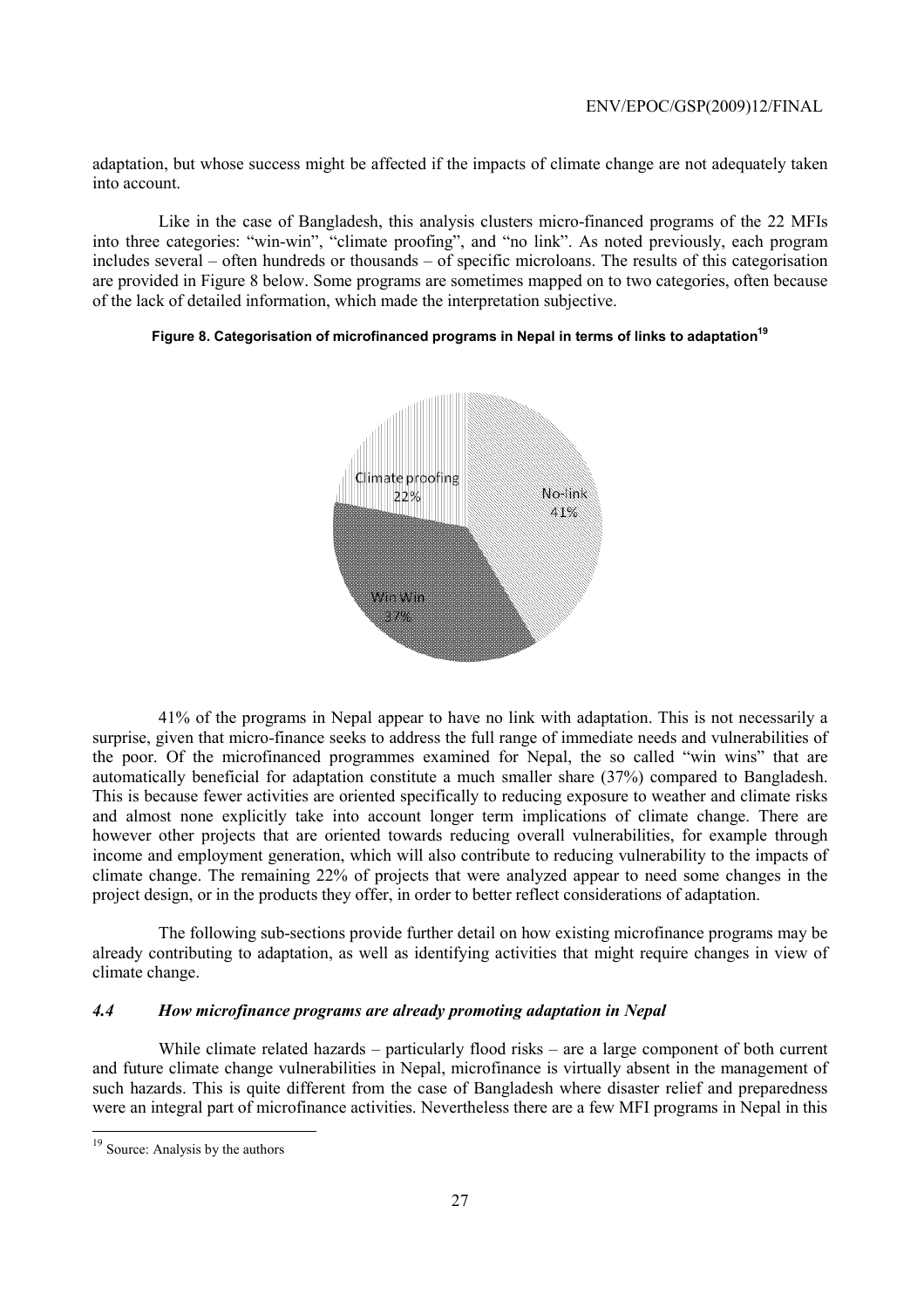area. DEPROSC Development Bank is the only institution in the sample that has a disaster management program. With the financial support of Oxfam GB, it carried out a River Basin Program in the Sindhuli district that is prone to flash flood hazards. The major objectives of the program were i) to increase the awareness and capacity of the communities to prepare and mitigate the impact of disasters through preparedness ii) to enhance livelihoods resilience and sanitation condition of the poor iii) to promote coordination between the stakeholders and flood affected people (DEPROSC, 2007). Another MFI program that can also contribute to disaster relief is the Emergency Loan program offered by the Credit Co-operative VYVVU Savings and credit Cooperative Society.

MFIs in Nepal are also testing the delivery of insurance products – including microlife insurance, livestock insurance, and emergency funds against death, illness, destruction of assets and severe injuries that could be beneficial to clients seeking to secure their assets in case of natural hazards, assuming they also cover covariant risks. The scale of such products is still very limited and their effectiveness is also uncertain. Weather-based microinsurance ultimately targets relatively better off parts of the population and have high monitoring and administrative costs that could make this tool unsuitable for the poorest (Pierro and Desai, 2008).

Beyond the above examples, the only adaptation related MFI programs are in fact "bread and butter" development activities which happen to be in climate sensitive sectors. Climate change is likely to enhance the variability of dry season flows, increase the risk of water borne diseases, and also put crop production at risk. Therefore, loans for irrigation, healthcare and sanitation, purchase of agricultural inputs can also be viewed through the lens of adaptation.

Nirdhan Bank, for example, provides tube-well and sanitary loans to improve the health of its clients and decrease the default rate related to high mortality and poor health. It is available to clients after one year of successful repayments and amounts to a maximum of Rs. 6,000. Other programs deal with irrigation facilities, as the country lacks of efficient irrigation structure, which has a severe impact on agriculture and therefore on business activities of the poor. Another MFI - NeRuDO - in agreement with the Canadian Cooperation Office started a rural development community irrigation project in the Kathmandu district with the aim of rehabilitating a 1.5 km canal, providing drinking water, sanitation and irrigation to the poor and income generating activities. DEPROSC Bank, meanwhile, with financial assistance from the Asian Development Bank and in cooperation with the Department of Irrigation of Government of Nepal implemented two irrigation projects in 16 districts to provide a full-package service to the small and marginal farmers. It was aimed at increasing agricultural productivity through the expansion of groundwater-irrigated agriculture, mainly through community-managed shallow tube wells. DEPROSC has also provided social mobilisation and credit services to Water User Groups for the installation of shallow tube wells.

MFIs also provide credit for purchase of agricultural inputs and for crop diversification. Nirdhan has a Seasonal Agricultural Loan for purchasing chemical fertilizers, seeds and agricultural inputs and a Seasonal Business Loan used for purchasing or selling agricultural products and animals. FORWARD, meanwhile, carries out on farm diversification involving skill development activities, and crop and small livestock enterprise development. It promotes crop diversification and efficient crop management, the adoption of improved soil management practices and livestock development interventions.

# *4.5 Opportunities for furthering the role of microfinance in adaptation in Nepal*

While some existing MFI programs in Nepal also contribute to adaptation, there are clear differences with regard to Bangladesh. Unlike the case of Bangladesh, none of the projects that were examined in Nepal had an explicit focus on reducing vulnerability to, or in building durable capacity in the face of the risks posed by climate change. Even the link to current weather and climate risks is somewhat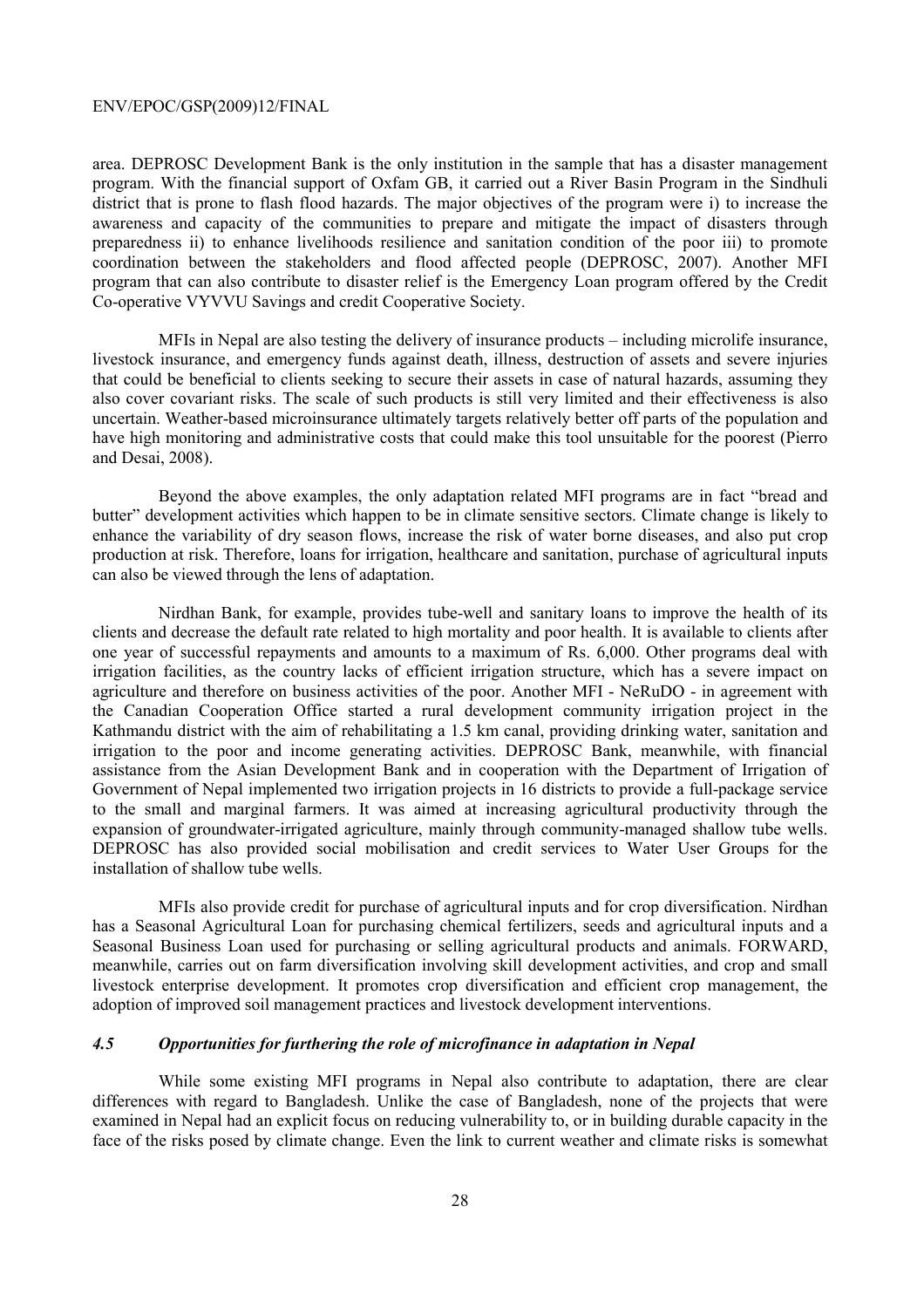oblique. As noted earlier, MFI activities in Nepal are essentially development projects, some of which happen to be in climate sensitive sectors and therefore linked to adaptation. As such, there are opportunities for both adjusting the existing portfolio and broadening it to enhance the role that microfinance can play in furthering adaptation in Nepal.

As noted earlier in the case of Bangladesh, it is important to recall that microfinanced projects are typically small-scale and short-term. They cannot often explicitly incorporate considerations of longer term climate change impacts. Some exceptions in the case of Nepal are loans for durable assets – such as housing loans – that may need to incorporate future vulnerabilities in view of climate change. Likewise, projects that might lead to longer term irreversibilities (for example by encouraging growth in hazard prone areas) might need to factor in the implications of climate change. DEPROSC, for instance, has a water project in the Rasuwa district of Nepal that supports the community in constructing pipes and canal irrigation in this area and gives out loans to cultivate the land and for the maintenance of water pipes. However, this region is particularly vulnerable to landslides and slope instability (Acharya et al, 2005), which could potentially increase if rainfall intensifies under climate change. Thus, there could potentially be a risk that such a project might enhance vulnerability. Moreover, it must be borne in mind that due to its high mountain context, the pace of climate change is accelerated in Nepal and many of the impacts are already discernible. Adaptation to climate change is therefore an immediate development priority.

At the same time, it is the mid to high mountain regions in Nepal that are most sensitive to the impacts of climate change. These regions tend to be sparsely populated and the MFI penetration in these areas has been limited. Further, at least some of the adaptations required – most notably the partial drainage of high mountain glacial lakes or changes in hydropower infrastructure – are of a financial scale and technical sophistication that is beyond the scope of microfinance and more appropriate for international donors and the national government. However, microfinance could play a role in facilitating softer and smaller scale adaptation efforts that focus on improving and diversifying livelihood opportunities among the populations that might be most exposed.

Disaster preparedness is another area that appears to be absent from the existing MFI portfolio, and climate change induced hazards such as enhanced risk of GLOFs, landslides, flash floods, and drought in Nepal are simply more reasons for an expanded role for microfinance in this area. More credit and technical assistance for early warning systems, social forestry programmes on unstable hill slopes, and improvement of telecommunication networks could be some areas where microfinance could play a role. Likewise, in the case of agriculture, beyond providing credit for the purchase of agricultural inputs microcredit could play a role in incentivising crop diversification and uptake of crop varieties that might be more resilient to a changing and more variable climate.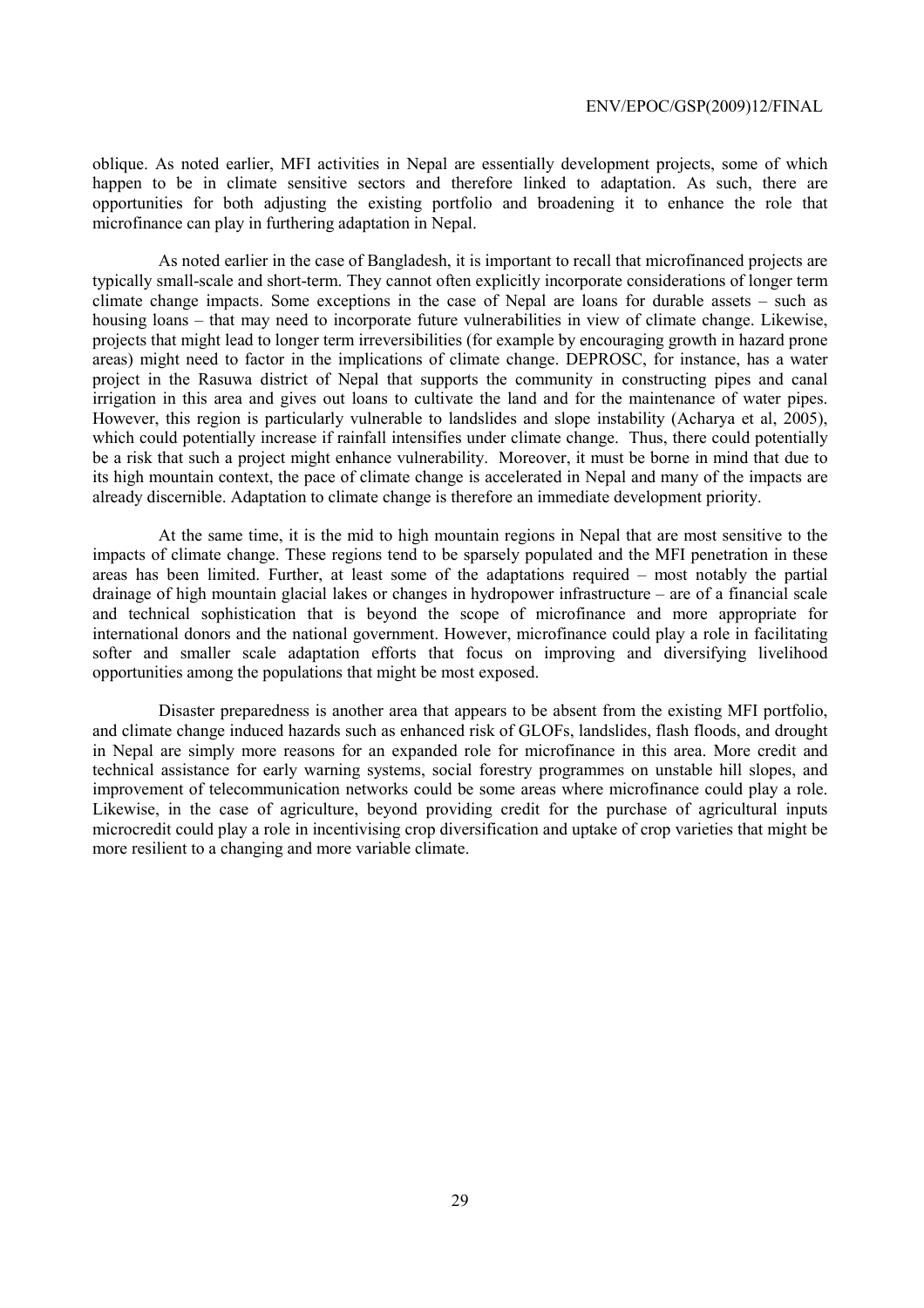## **5. Towards a Broader Role for Microfinance in Adaptation**

The fundamental promise of microfinance in the context of adaptation to climate change is that its client base consists of poor households and communities (particularly women amongst them), that also happen to be particularly vulnerable to the impacts of climate change. As Hammill et al (2008) note: "if climate change is indeed a threat to which the poor are acutely vulnerable and if microfinance is in fact a tool that can reduce the vulnerability of the poor, then the possibility of linking this tool to climate change adaptation is of considerable importance". Nevertheless, microfinance has been noticeably absent in the ever expanding set of mechanisms considered relevant for adaptation financing and implementation that now include international climate change funds, official development assistance, national planning and poverty alleviation processes, disaster risk reduction, and insurance.

The in-depth analysis of existing microfinance portfolios in two climate vulnerable countries – Bangladesh and Nepal – in this paper offers a number of insights, not only on the intricate link between microfinance and adaptation in those specific contexts but also with regard to scaling up and deepening such linkages while being mindful of the limits and constraints of microfinance.

Besides access to a large segment of the poor, microfinance institutions have the know-how and information networks necessary to track a large number of small transactions. This is particularly relevant in the context of adaptation, which will require financing of thousands of actions involving changes and adjustments to existing practices. Further, as both case studies clearly show, there are already strong linkages between the existing activities that are funded through microfinance and what might be needed for adaptation. Income and livelihood diversification would reduce vulnerability to weather and climate risks, while projects focussing on disaster preparedness, irrigation and sanitation facilities, crop diversification, insurance schemes, and building of shelters and housing will also reduce exposure to the impacts of current and future climate. There are also at least some examples in Bangladesh where some of the longer term implications of climate change are already reflected within some of the programs and activities of MFIs.

At the same time, there are also examples of short term practices that microfinance might encourage which might, in fact, increase vulnerability to the impacts of climate change. These include, for example, encouraging growth in hazard prone areas, livelihood strategies that are environmentally unsustainable, or coping strategies that sustain status quo where a shift to other livelihood strategies or locations might be warranted in view of the longer term implications of climate change. Such cases would require rethinking of existing lending practices and the design of projects that are funded.

There is also considerable scope for expansion or scaling up of microfinance in areas that are particularly relevant in view of climate change. For example, microfinance could play a greater role in disaster preparedness and early warning systems, in promoting crop varieties that might be more resilient to the anticipated impacts of climate change, and in technical training and education programs related to community level adaptation.

Another broader message from this analysis is that microfinance is not just about the provision of small credit transactions for the poor. Other accompanying "credit plus" elements including the development of an appropriate enabling environment, training and skill development, monitoring, and enforcement of fiscal discipline on the part of both lenders and borrowers are all critical for the overall success of development outcomes, and will be for adaptation as well. Further, as illustrated by both the Bangladesh and Nepal case studies, microfinance projects are often not standalone but instead have a blended character. In other words microfinance is but one element of a larger more comprehensive effort that is implemented in collaboration with commercial banks, cooperatives, NGOs, the government, and international donors. Such blending or mainstreaming would be critical for any microfinanced adaptation activity as well.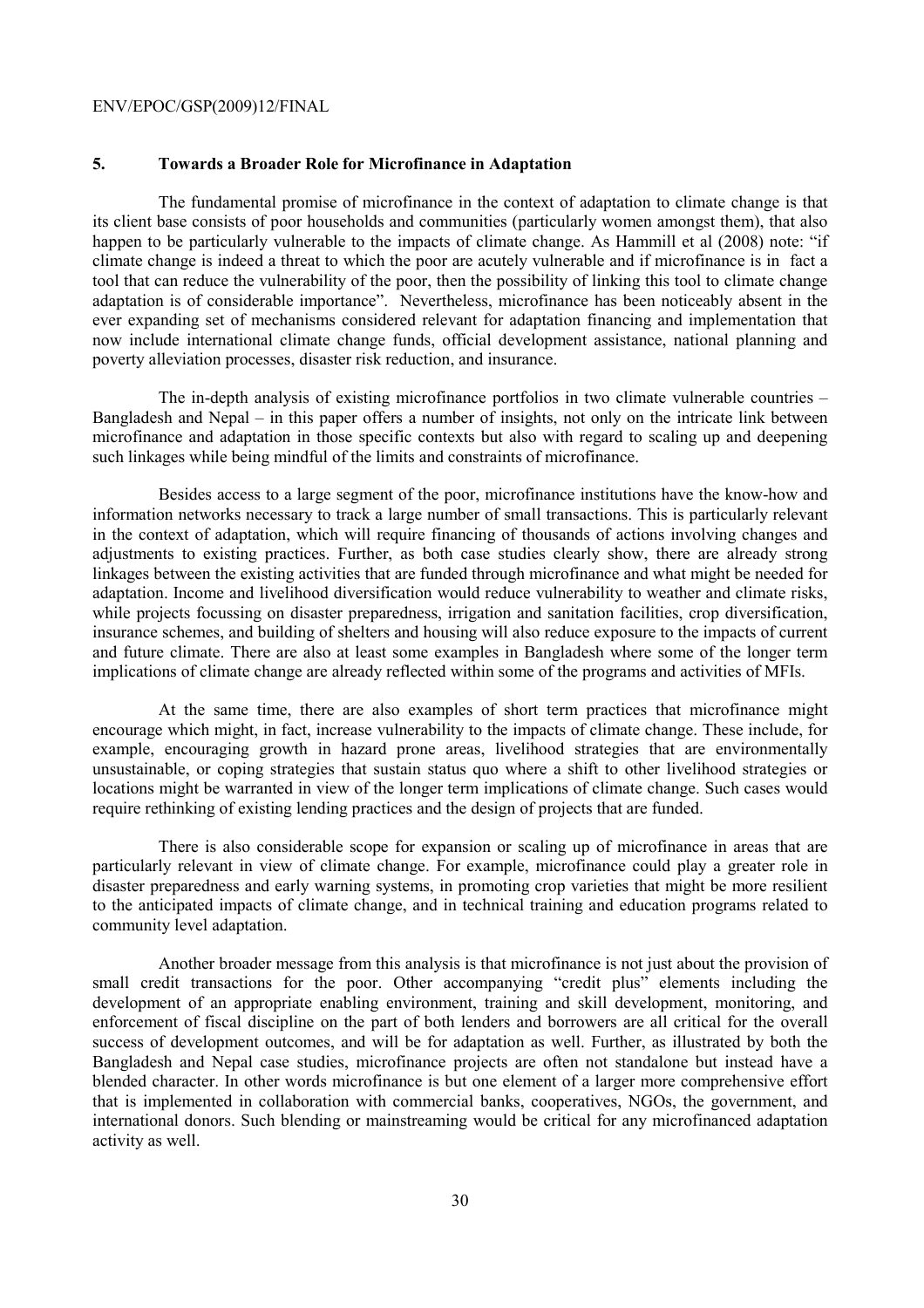Scaling up the role of microfinance in adaptation, however, will require addressing the fundamental challenge of "financing microfinance". Start-up funding – usually from governments and international donors – is critical for microfinance. In fact, without this, at the least initial, many MFIs would be unsustainable. They would have to charge excessively high interest rates to be able to survive, thus the products would be unaffordable for the clients (Mallick, 2002). At the same time, these external subsidies make MFIs vulnerable to changes in government policy or in development priorities that might affect funding flows. Donor funding is also often project-based with a set time frame, which also creates financial insecurity and may prevent microfinance from taking hold.

In the context of adaptation, predictable financing could be possible if a portion of the resources from the Adaptation Fund (or any related international funds that may be established under a post 2012 agreement) could be dedicated to start, or scale-up, microfinancing for adaptation. This need not, of course, replace other investments at the project or programmatic level. But microfinance could offer an effective additional delivery channel for the global funds to operationalise adaptation among the poor and the vulnerable. Proper accountability by any participating MFI on the use of such funds dedicated for adaptation, however, would be an important prerequisite. Practical channels for the delivery of funds to the MFIs are the so called apex institutions or wholesale funds. Wholesale organisations are useful intermediaries for donors, investors<sup>20</sup> and governments. In fact, they are politically independent, have the necessary information on all local institutions to select the most qualified, effective and transparent MFIs and can provide them with technical assistance. $21$ 

Private investors could also increase the scale of financing directed to MFIs, and direct it for adaptation purposes. A large number of international banks are already engaged in microfinance funding. Dexia bank, Deutsche bank, Citibank and ABN and AMRO bank are notable examples. With increasing awareness and the realization of the market opportunity presented by microfinance in the face of climate risk, it is possible that banks would be willing to further engage in making large investments in microfinance. Partnerships between private banks, development agencies or other institutions could also provide additional opportunities to raise the number of investors and finance MFIs.

In exploring and potentially scaling-up the role of microfinance for adaptation it is quite critical to keep expectations realistic. Despite its promise and several successful examples of MFIs worldwide, the overall record of microfinance remains somewhat mixed in terms of their end results and financial viability over the long-term. In applying microfinance for adaptation it is therefore important not to repeat the mistakes that were made in the context of applying this instrument for poverty alleviation.

Microfinance also has some specific limitations with regard to its viability as a tool to promote adaptation to climate change. For example, while microfinance successfully targets the poor, its clients are primarily the "economically active" poor and not the poorest of the poor who do not even have recourse to economic activity. For the very bottom of the social pyramid other mechanisms might clearly be needed, although it can be questioned how important a priority adaptation might be, given the very high baseline vulnerabilities in such cases. Microfinance has also not taken hold in all developing countries. While it has been relatively successful in many countries in South Asia and Latin America, comparable success is lacking in Africa which also happens to be particularly vulnerable to the impacts of climate change.

 $\overline{a}$ 

 $^{20}$  According to the CGAP Funder Survey 2008, the top 5 donors active in Bangladesh and Nepal are AsDB, World Bank, DFID, IFAD and CIDA. Investors in Bangladesh are FMO, IFC, KfW (Germany) and Norfund, while in Nepal there is only one active investor: Kiva.

<sup>&</sup>lt;sup>21</sup> The largest apex institutions in Bangladesh and Nepal are respectively PKSF (Palli Karma-Sahayak Foundation) and RSRF (Rural Self Reliance Fund).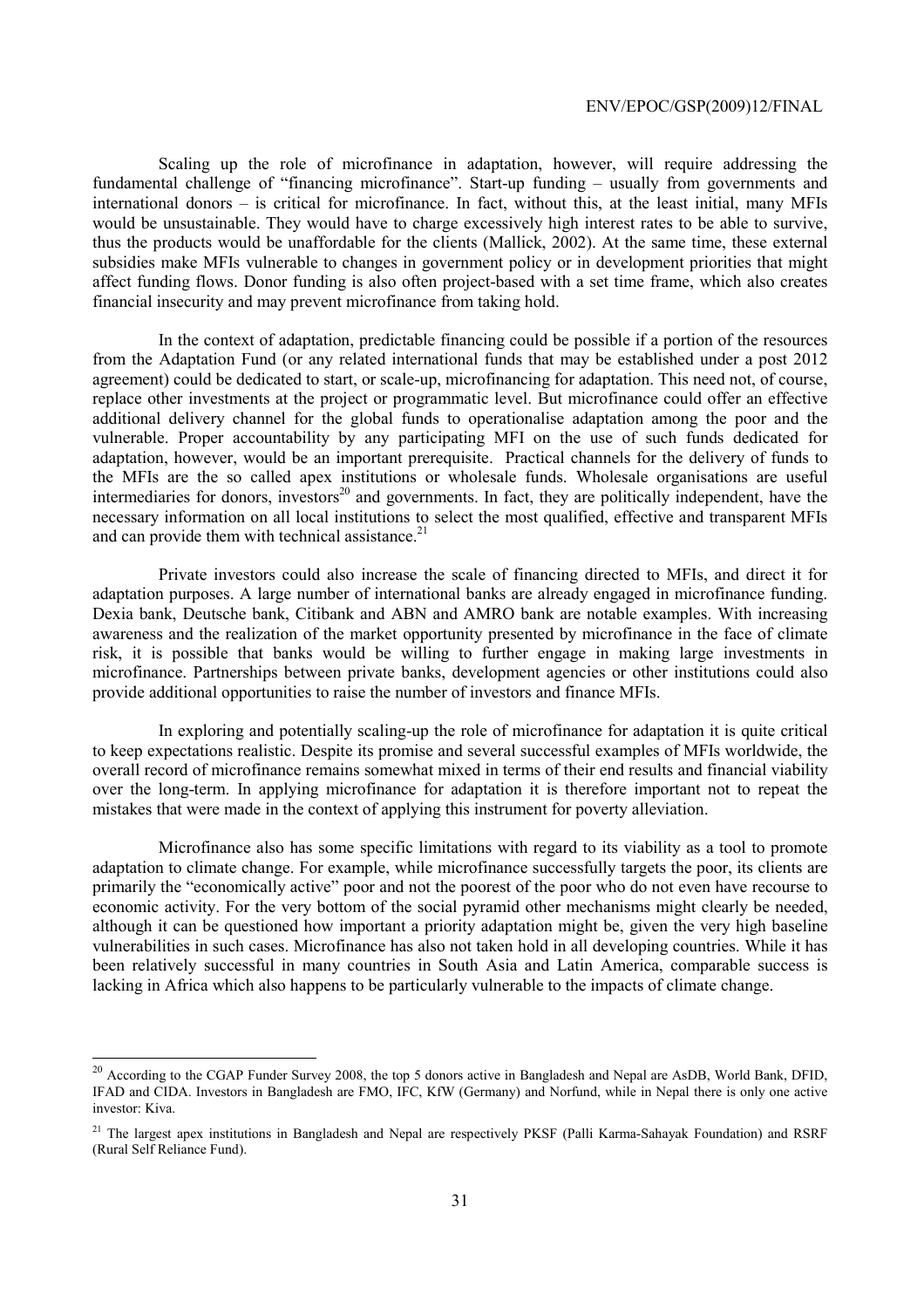Further, microfinance is, by definition, not suited for adaptation interventions that are either longterm or require considerable investment. For example, microfinance cannot fund the scale of investment required for building dams, seawalls, or for draining dangerous glacial lakes. Small microfinance programs without recourse to reinsurance may also not have adequate reserve funds to insure against weather and climate risks, as these risks tend to be covariant and not idiosyncratic.

Finally, like in the case of development, adaptation to climate change would require a multipronged approach. This paper makes the case that microfinance is an important and overlooked tool in such an adaptation arsenal but it is, by no means, a panacea.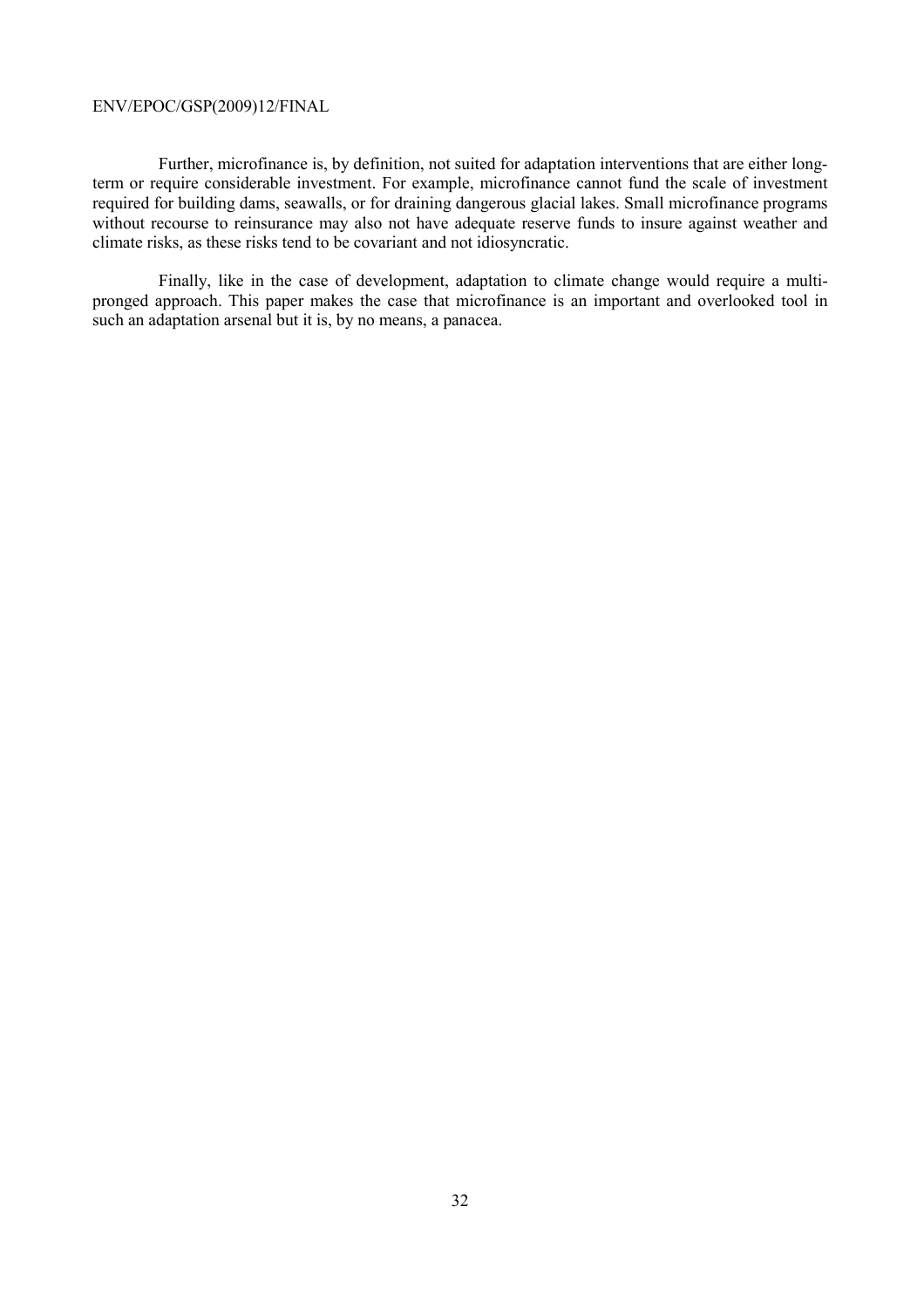#### **REFERENCES**

- Acharya, G. et al. (2006), Assessing landslide hazard in GIS: a case study from Rasuwa, Nepal, Bulletin of Engineering Geology and the Environment, Vol. 65, No 1, pp. 99-107
- Agrawala, S et al. (2003a), Development and climate change in Bangladesh: focus on coastal flooding and the Sundarbans, OECD, Paris.
- Agrawala, S et al. (2003b), Development and climate change in Nepal: focus on water resources and hydropower, OECD, Paris.
- Armendariz, B and Murdoch, J. (2007), The Economics of Microfinance, MIT Press, Cambridge, Massachusetts
- Barua, D.C. (1999), The Experience of Grameen Bank Housing Program, Grameen Bank, Bangladesh. http://www.iadb.org/sds/doc/ifm-chandrabarua-e.pdf
- BRAC (2007), Annual Report 2007, www.brac.net
- CDF (2002), Credit and Development Forum Annual Report, Bangladesh, http://www.cdfbd.org/annual\_report.php
- Cenapred, Sistema Nacional de Protection Civil and Segob (2009), Impacto socioeconomic de los principales desastres occurridos en la republica Mexicana en año 2007, Mexico.
- CGAP (undated), Why do MFIs Charge High Interest Rates?, CGAP, http://www.cgap.org/p/site/c/template.rc/1.26.1309
- DEPROSC (2007), Annual Report, Nepal.
- Ferrari, A. (2008), Access to Financial Services in Nepal, The World Bank, Washington, DC.
- Ferrari, A. (2008), Increasing Access to Rural Finance in Bangladesh, The Forgotten Missing Middle, The World Bank, Washington, DC.
- Field, E. and R. Pande (2008), "Repayment Frequency and Default in Microfinance: Evidence From India"*, Journal of the European Economic Association*, Vol. 6, No 2-3, pp. 501-509
- Hammill, A. et al. (2008), "Microfinance and Climate Change Adaptation", *IDS Bulletin*, Institute of Development Studies, Vol. 39, No 4, pp. 113-122.
- Hoek-Smit, M. (1998), Housing Finance in Bangladesh Improving Access to Housing Finance by Middle and Lower Income Groups, prepared for The Government of Bangladesh and UNDP/UNCHS, December.
- Hossain, M et al. (2005), Adoption of rice-rice and rice-aquaculture farming system in coastal West Bengal: determinants and impact, IRRI report. http://www.irri.org/publications/program/pdfs/00programreport/rainfed.pdf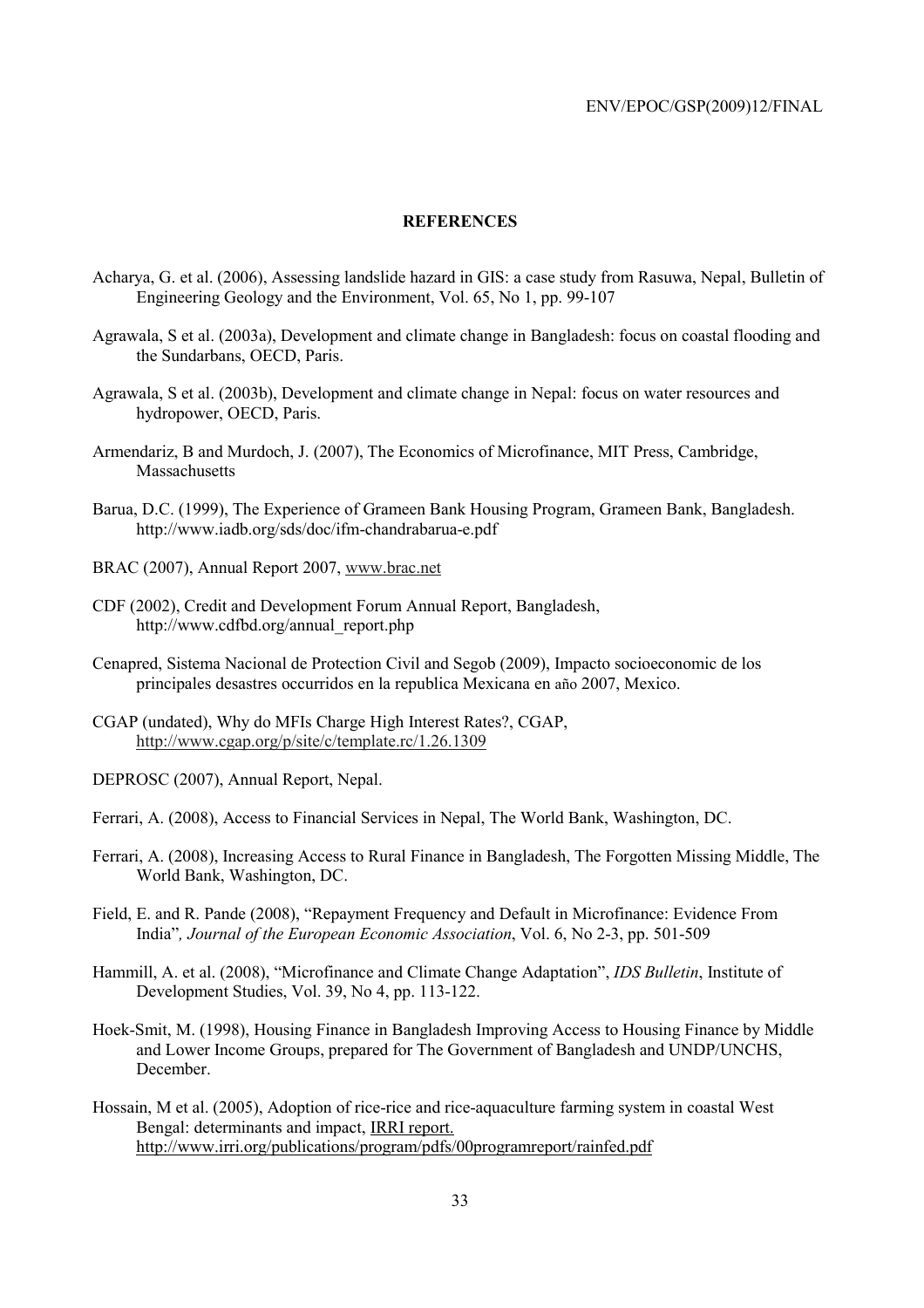- Hulme, D. and K. Moore (2006), "Why has Microfinance been a policy success in Bangladesh (and beyond)?", GPRG-WPS-041, GPRG and ESRC, http://www.gprg.org/pubs/workingpapers/pdfs/gprg-wps-041.pdf
- Mallick, R. (2002), Implementing and Evaluating Microcredit in Bangladesh, *Development in Practice*, 12(2), 153-163.
- McKee, K. (2008), "Microfinance: Climate change connections", *Development outreach*, The World Bank, http://www1.worldbank.org/devoutreach/article.asp?id=476
- OECD (2003), *Development and climate change in Bangladesh: Focus on coastal flooding and the Sundarbans*, OECD, Paris.
- OECD (2003), *Development and climate change in Nepal: Focus on Water Resources and Hydropower*, OECD, Paris.
- OECD (2005), *Bridge over Troubled Waters: Linking Climate Change and Development, OECD, Paris.*
- ProDesarollo (2008), Benchmarking de la microfinanzas en México: Un informe del sector, Mexico.
- Pierro, R and B. Desai (2008), Climate Insurance for the Poor: Challenges for Targeting and Participation, *IDS Bulletin*, Vol. 39, No 4, pp. 123-129
- Rippey, P. (2009), "Microfinance and Climate Change: Threats and Opportunities", *Focus Note 52*. Washington, D.C.: CGAP, February.
- Ro, J. (2009), Expanded Microcredit loans to support low-income households, Korea Government News, October 5. http://www.korea.net/news/news/NewsView.asp?serial\_no=20091005004&part=101
- Saldana-Zorilla (2006), Reducing Economic Vulnerabilty in Mexico : Natrural disasters, Foreign Trade and Agriculture, Dissertation zur Erlangung des akademischen Grades Doktor der Sozial- und Wirtschaftswissenschaften Doctor rerum socialium oeconomicarumque, Wien.
- Tang, S. and N. Bhatt, "Making Microcredit work in the United States: Social Financial and Administrative Dimensions", *Economic Development Quarterly*, Vol. 15, No 3, pp. 229-241.
- The WorldFish Center (2007), Fisheries and aquaculture can provide solutions to cope with climate change, Issue Brief 1701, Malaysia. http://www.worldfishcenter.org/v2/files/CC-ThreatToFisheries1701.pdf
- Yunus (2006), "A Hand up, not a Handout, Why not microloans for Katrina victims?", The Wall Street Journal, October 14.
- World Bank (2003), Nepal: Poverty Reduction Strategy Paper- The Tenth Plan 2002-2007, Kathmandu, Nepal. siteresources.worldbank.org/NEPALEXTN/…/Nepal\_PRSP.pdf
- World Bank, 2002. World Development Indicators. On CD Rom. The World Bank, Washington, DC.
- Zaman, H. (2004), "The Scaling-Up of Microfinance in Bangladesh: Determinants, Impact, and Lessons", World Bank Policy Research Working Paper No. 3398, available at SSRN: http://ssrn.com/abstract=625275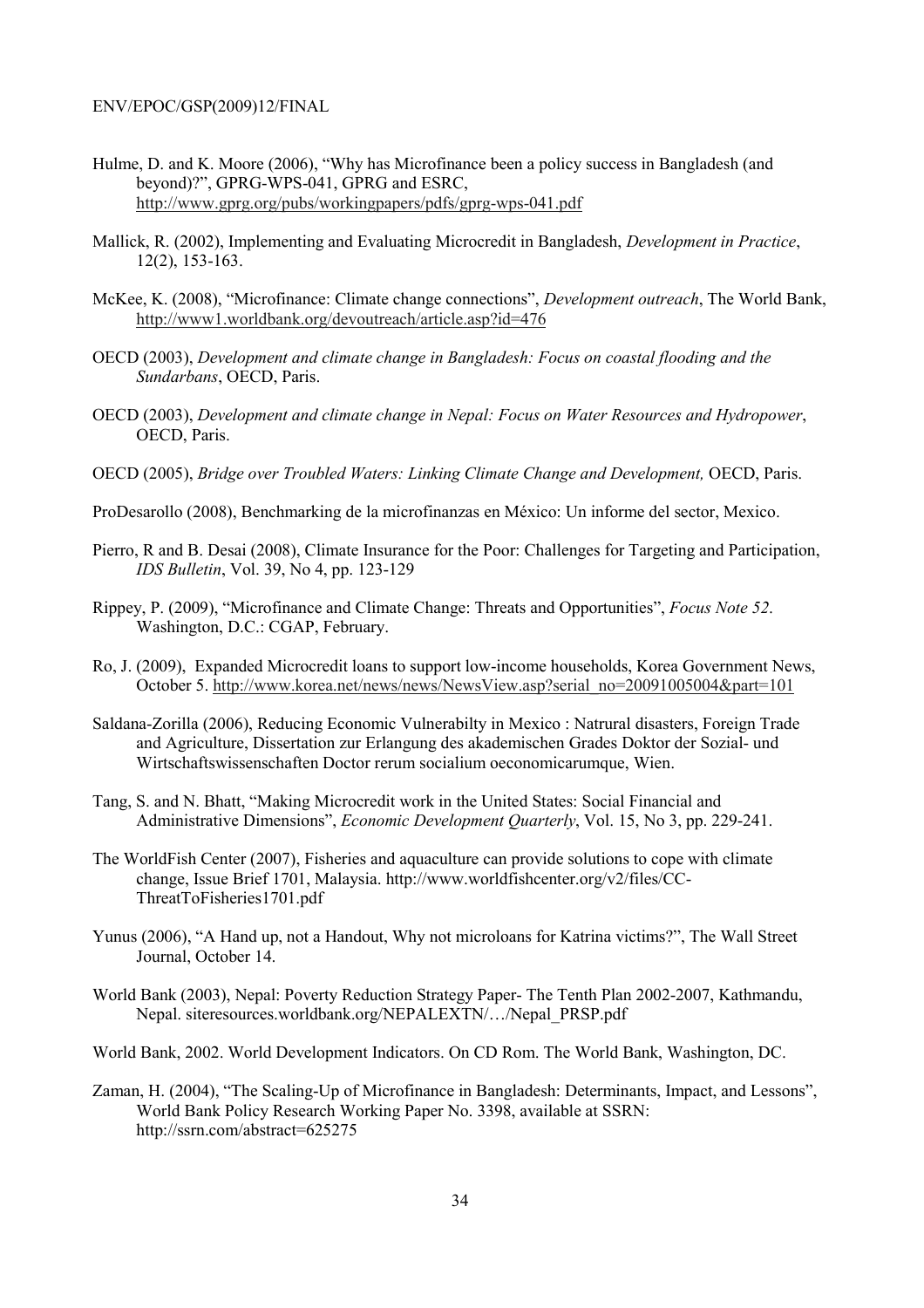Zaman, H. (2004), Microfinance in Bangladesh: growth, achievements, and lessons, in *Scaling Up Poverty Reduction Case Studies in Microfinance,* CGAP/The World Bank, Washington DC, http://www.cgap.org/docs/CaseStudy\_scalingup.pdf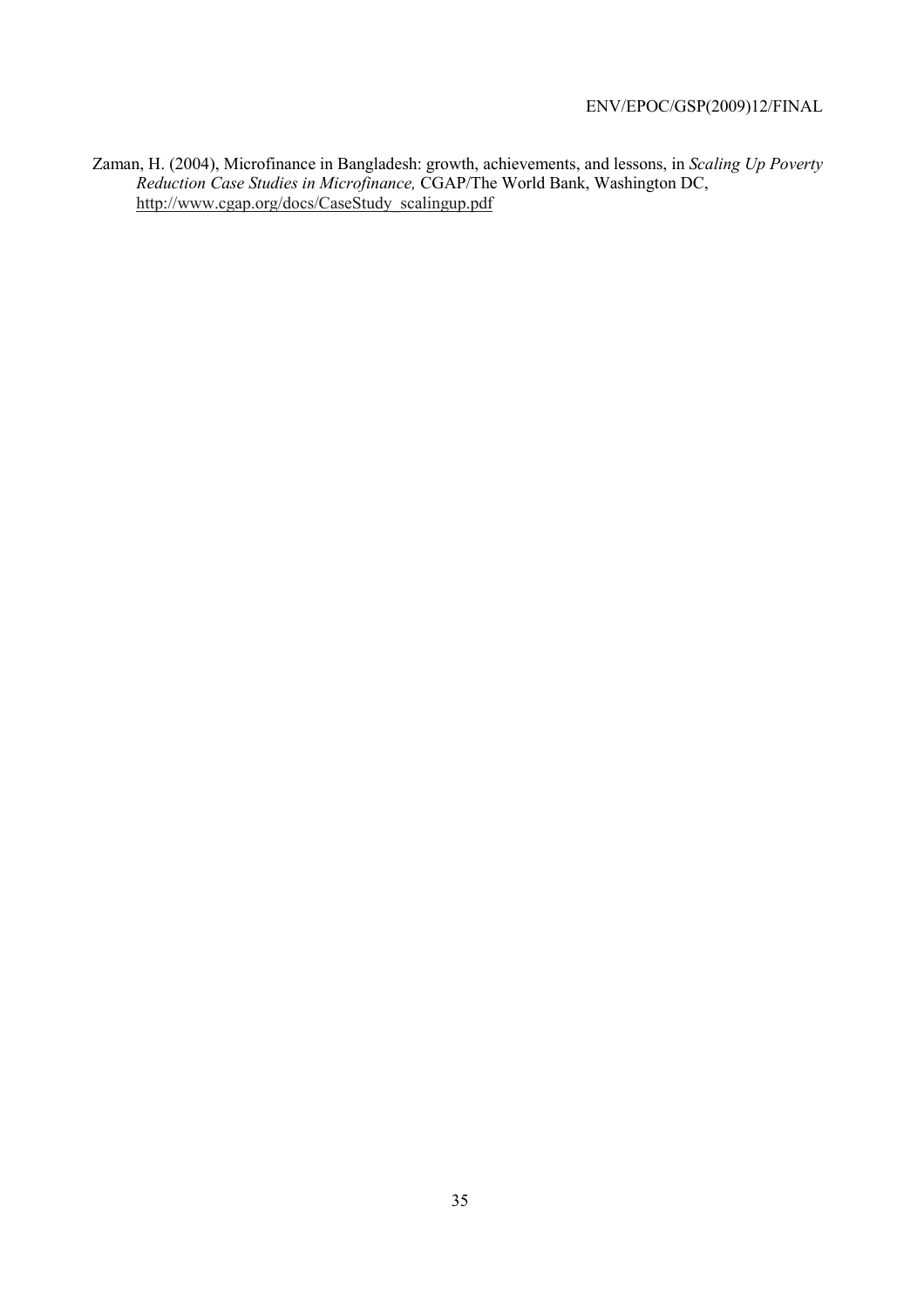# **ANNEX A: MICROFINANCE INSTITUTIONS IN BANGLADESH EXAMINED IN THIS REPORT**

| <b>Grameen Bank</b>      |                                                      |
|--------------------------|------------------------------------------------------|
| <b>ASA</b>               | <b>Association for Social Advancement</b>            |
| <b>BRAC</b>              | Bangladesh Rural Advancement Committee               |
| <b>PROSHIKA</b>          |                                                      |
|                          |                                                      |
| <b>TMSS</b>              | Thengamara Mohila Sabuj Sangha                       |
| <b>BURO</b>              | <b>BURO Tangail Bangladesh</b>                       |
| <b>SSS</b>               | Society for Social Services                          |
| <b>JCF</b>               | Jagorani Chakra Foundation                           |
| <b>Shakti Foundation</b> |                                                      |
| <b>UDDIPAN</b>           |                                                      |
| <b>POPI</b>              | People's Oriented Programs Implementation            |
| <b>PMUK</b>              | Padakhep Manabik Unnayan Kendra                      |
| <b>RDRS</b>              | Rangpur Dinajpur Rural Service                       |
| <b>DSK</b>               | Dushtha Shasthya Kendra                              |
| <b>IDF</b>               | <b>Integrated Development Foundation</b>             |
| <b>WAVE Foundation</b>   |                                                      |
| <b>PMK</b>               | Palli Mongal Karmosuchi                              |
| <b>CODEC</b>             | <b>Community Development Centre</b>                  |
| <b>COAST</b>             | <b>Coastal Association for Social Transformation</b> |
| <b>VERC</b>              | Village Education Resource Centre                    |
| <b>NGF</b>               | Nowabenki Gonomukhi Foundation                       |
| <b>UDPS</b>              | <b>Uttara Development Program Society</b>            |